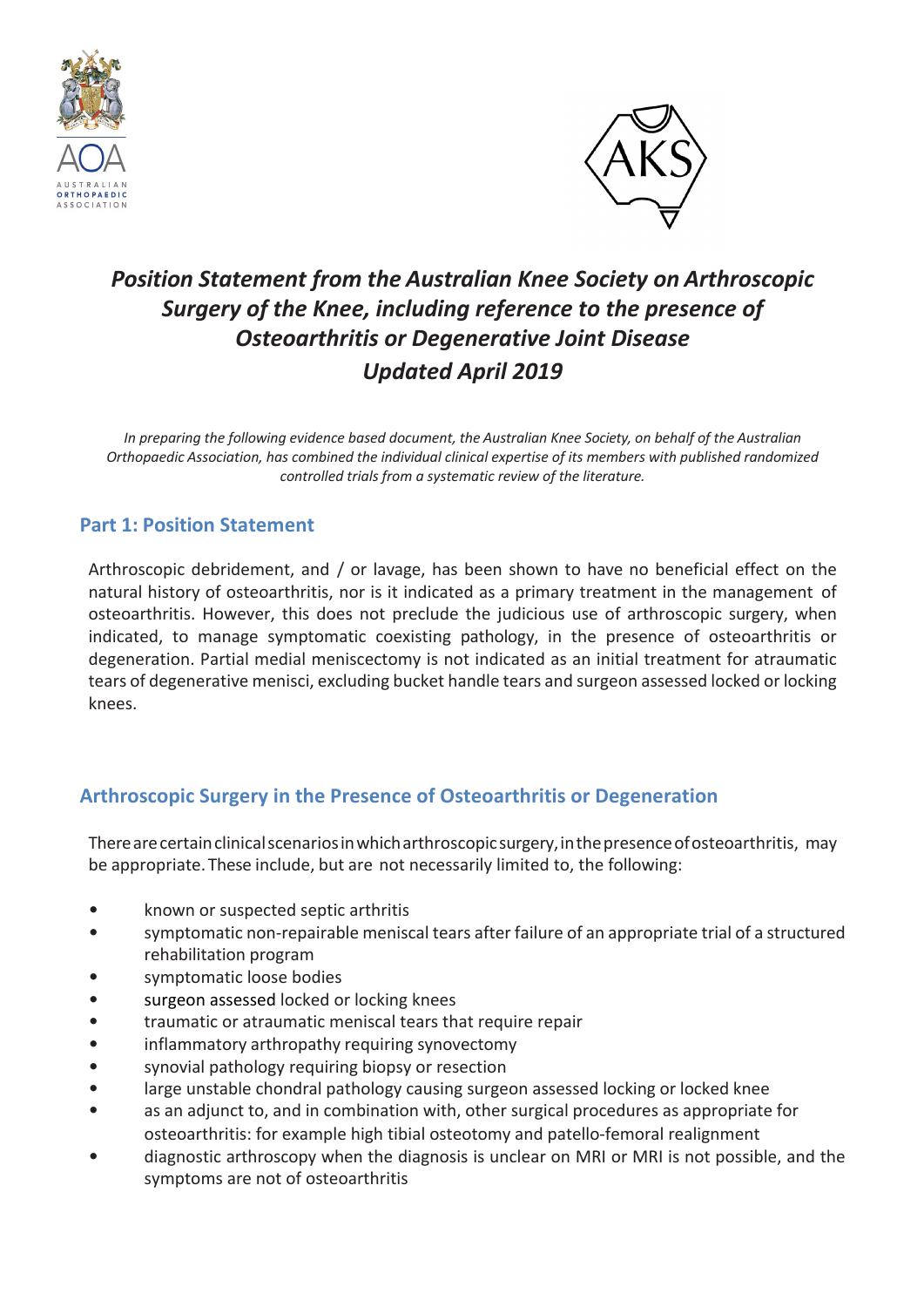The decision to proceed with arthroscopic surgery in the presence of osteoarthritis or degeneration should be made by the treating orthopaedic surgeon:

- *• after careful review of the clinical scenario: particularly the assessment of the relative contributions of the osteoarthritis, and the arthroscopically treatable pathology, to the patient's symptoms*
- *• with knowledge of the relevant evidence base, as listed in this document*
- *• after an appropriate trial of* structured rehabilitation
- *• and after thoughtful discussion with the patient about the relative merits and risks of the procedure versus ongoing non-operative treatment*
- *•* **with an understanding that the benefits and role of arthroscopic meniscectomy after a period of failed non-operative management remain uncertain**

## **Definitions**

Osteoarthritis, or degenerative joint disease, is a progressive clinical disorder of joints characterized by gradual diffuse loss of articular cartilage, effects on the underlying bone, and secondary compromise of joint function. This should be distinguished from focal articular cartilage pathology in an otherwise normal joint.

There is a spectrum of severity of osteoarthritis from minor partial thickness articular cartilage abnormalities to large areas of full thickness loss. Clinical decision making requires careful assessment of the degree of arthritis, its likely contribution to the symptoms, and the potential contribution of additional pathology to those symptoms.

The concepts of degenerative versus traumatic, in regard meniscal pathology and tearing, is arbitrary (1). No universally accepted definition of degeneration or degenerative change exists, and commonly used clinical diagnostic descriptors lack validity.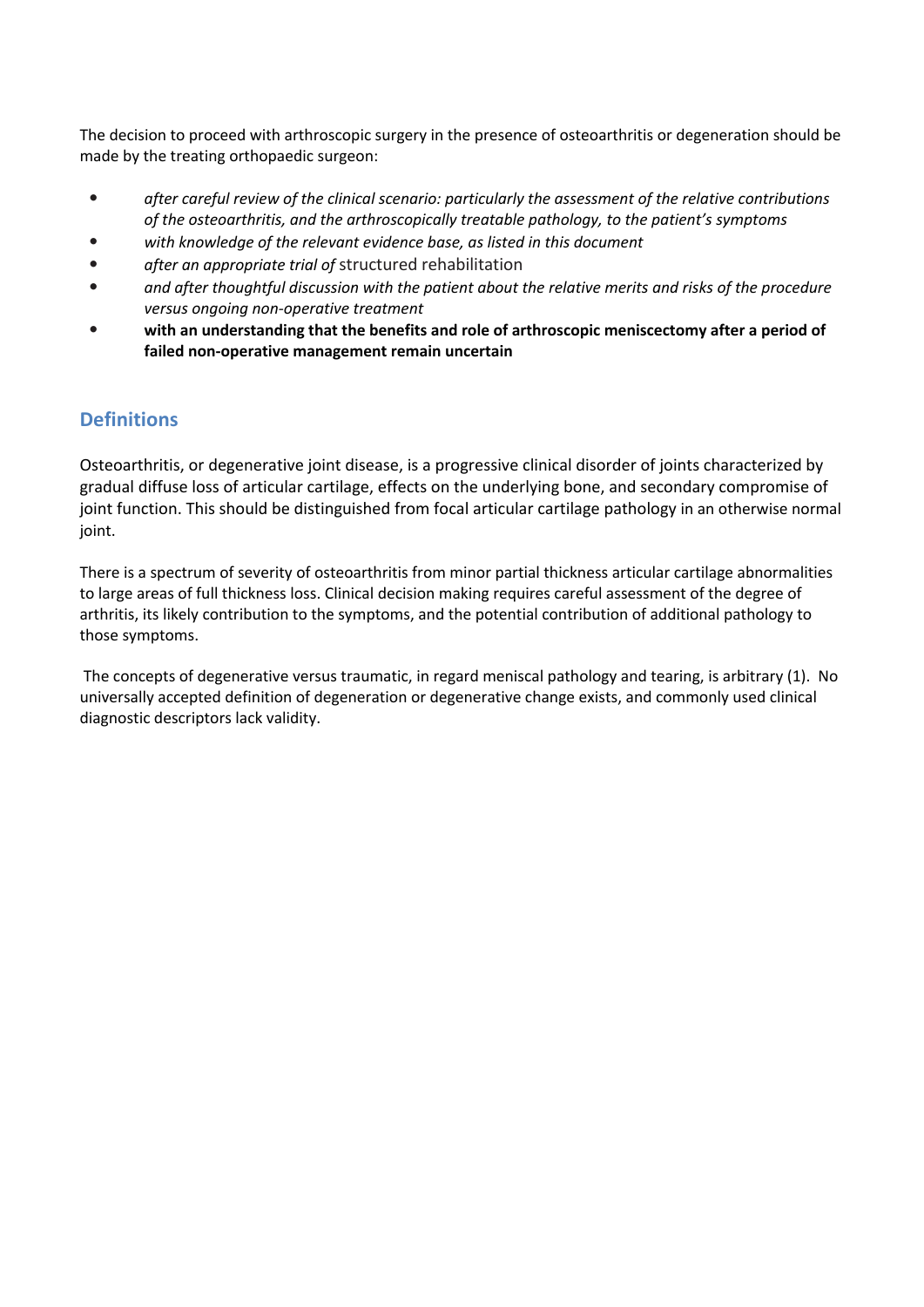## **Assessment and Interpretation of MRI Scanning**

Whilst plain radiography is the preferred initial imaging modality, MRI remains excellent adjunct both to clinical decision making, and to guiding the use of surgery. In particular, it can be used to more accurately assess the degree of arthritis, and to look for and assess additional pathology that may correlate with a patient's symptoms. MRI reports should be interpreted carefully by the treating surgeon, in combination with direct review of the imaging, when determining the clinical relevance of the findings. MRI descriptions of meniscal tearing, degeneration, and pathology in the absence of trauma, lack validity. Further information on the appropriate radiological investigation of knee osteoarthritis can be obtained in the "Radiological Investigation Joint AKS-AMSIG Submission to the Australian Commission on Quality and Safety in Healthcare on the Radiological Investigation of Knee Osteoarthritis (http://www.kneesociety.org.au/resources/Joint-AKS-AMSIG-submission-ACQSHinvestigation-knee-osteoarthritis.pdf).

## **Part 2: Systematic Review. Arthroscopic Surgery in the Presence of Osteoarthritis**

## *Introduction*

Our aim was to examine the evidence of effectiveness, inclusion and exclusion criteria, the effects of age and adverse events, in existing knee arthroscopy randomized controlled trials, with a view to the formulation of clinical indication guidelines based on  $ICD - 10$  codes for knee arthroscopy in the presence of degeneration or osteoarthritis.

#### *Methods*

The PRISMA statement for systematic reviews was utilized for this review (2).

#### **Literature search and Study Selection**

A systematic search for clinical indications in Medline, Embase, CINAHL, and the Cochrane Central Register of Controlled Trials (CENTRAL) was undertaken in August 2018. The keywords "arthroscopy" and "knee", or variations of them were used. Limitations to clinical trials and human studies were applied. No search restrictions for follow-up time or study size were set.

#### **Eligibility criteria**

#### *Inclusion criteria:*

1. Randomised controlled trials (RCT) assessing the effectiveness of non-reconstructive arthroscopic knee surgery involving meniscal surgery, debridement, chondroplasty, loose body removal or any combinations, with or without clinical or radiographic osteoarthritis, compared with non-surgical treatments, sham surgery or lavage.

2. English language reports.

3. Publication in a peer reviewed journal.

## *Exclusion criteria:*

All criteria had to be satisfied for inclusion and other systematic reviews or meta-analyses were excluded.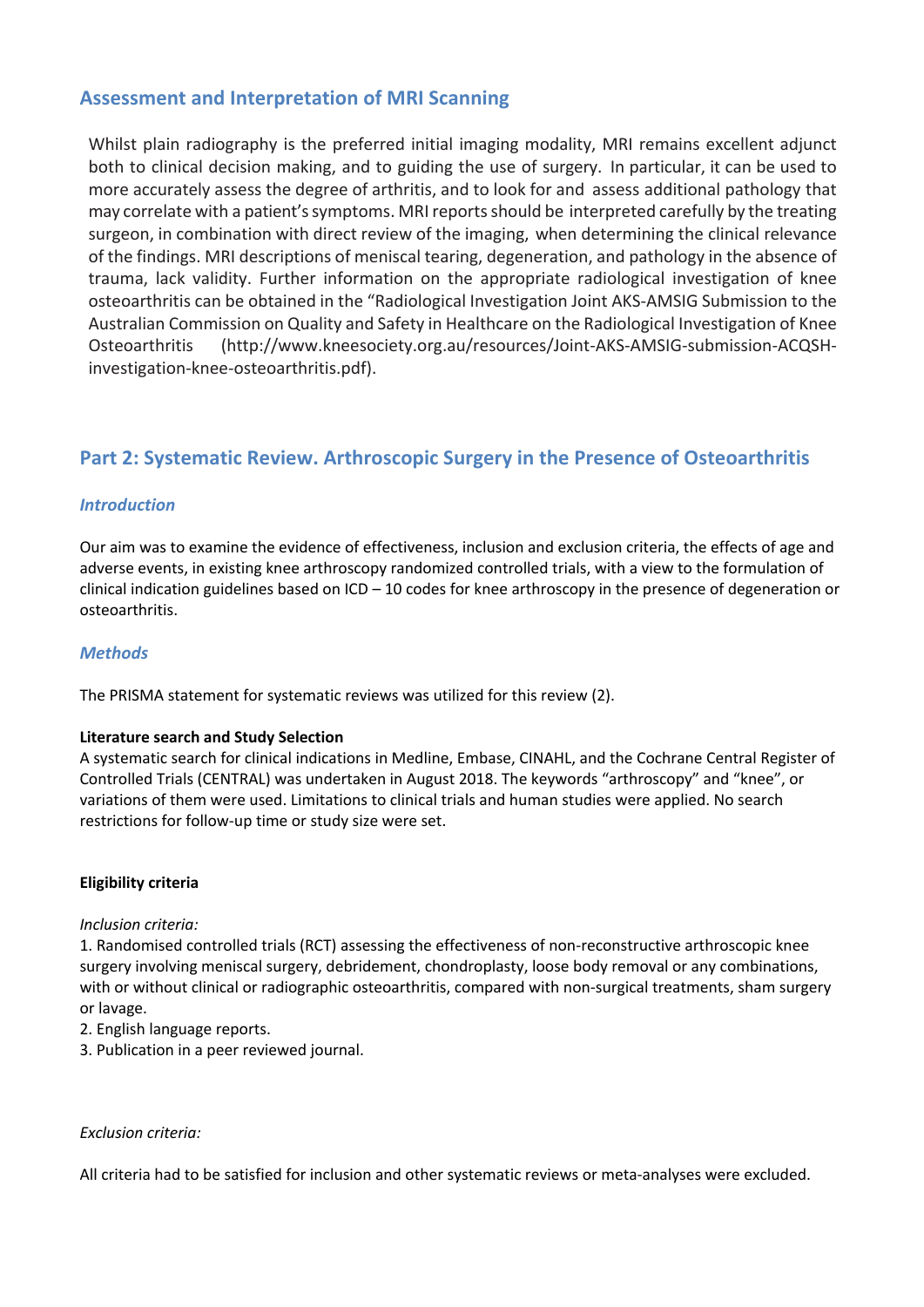#### **Data Extraction**

Titles and/or abstracts of studies that were retrieved using the search strategy were screened independently by two review authors to identify studies that potentially met the inclusion criteria. The full texts of these potentially eligible studies were retrieved and independently assessed for eligibility by the two review team members. Any disagreement over the eligibility of a particular study was resolved through consensus with the addition of a third reviewer.

A standardised form was used to extract data from the included studies for assessment of study quality and evidence synthesis. Extracted information included: study population; primary diagnosis, inclusion criteria, exclusion criteria, details of the intervention; details of the comparator; study methodology; outcomes and times of measurement, and power analysis. Two review authors extracted the data independently.

If two separate studies with the same authors and the same intervention had overlapping dates of patient enrolment, then only one study was included. In this situation, the reviewer selected the study with the longer follow-up. If a different data analysis or sub-analysis was undertaken, then the supplemental study was included.

#### **ICD 10 Diagnosis Matching**

International Classification of Disease 10<sup>th</sup> Revision Clinical Modification (ICD-10-CM) codes or Procedure Coding System (ICD-10-PCS) codes were matched by two review authors to the inclusion & exclusion criteria of all matched studies. ICD-10-CM codes were developed by the Centers for Disease Control and Prevention in conjunction with the National Center for Health Statistics (NCHS), for outpatient medical coding and reporting, as published by the World Health Organization. ICD-10-PCS codes were developed by the Centers for Medicare and Medicaid Services (CMS) as a system of classification of procedural codes to classify all health interventions by medical professionals (3).

## *Results*

## **Knee Arthroscopy Outcomes Studies**

19 RCTs of arthroscopic knee surgery (Table 1) fulfilled the search criteria (Figure 1) in three different primary clinical ICD – 10 diagnosis categories (Table 2). In six papers, the primary clinical diagnosis was osteoarthritis  $(4)(5)(6)(7)(20)(21)$  (OA Papers) (ICD – 10 Code M17.9). In one paper, Hubbard et al (8) the primary clinical diagnosis was of a single medial femoral condyle degenerative articular lesion, however not enough information was provided by the authors to allow classification of the degenerative chondral lesion as clinical osteoarthritis.

In ten papers the primary clinical diagnosis was a symptomatic degenerative atraumatic medial meniscal tear (9)(1)(10)(11)(12)(13)(14)(15)(19)(22) (MMT Papers) (ICD -10 Code M23.2) in the presence of chondral degeneration of various degrees. However in another study, Va de Graaf et al 2018 (23) made no distinction between traumatic and degenerative medical meniscus tears because of the uncertainty differentiating the two. In another paper, Kettunen et al (16) the primary clinical diagnosis was patellofemoral pain (PF Pain Group) (ICD- 10 M22.4).

Five RCTs were assessed as having inadequate power for the primary outcomes measure. Østerås et al (15) examined arthroscopic partial medial meniscectomy in the presence of knee osteoarthritis compared to physical therapy. They included a power analysis, however the final number of patients in their study was less than stated to achieve adequate power. Chang et al(6) lacked a power analysis, however a Post Hoc Power Analysis using G-Power (17) revealed the paper was inadequately powered (power < 0.8) to confirm the self described meaningful improvement of a reduction of >1 cm from the baseline VAS score. Sihvonen et al (14) is a post-hoc sub group analysis of patients from their original 2013 RCT(1) who suffered self-described mechanical symptoms, defined as catching and clicking excluding locked or recently locked knees. The authors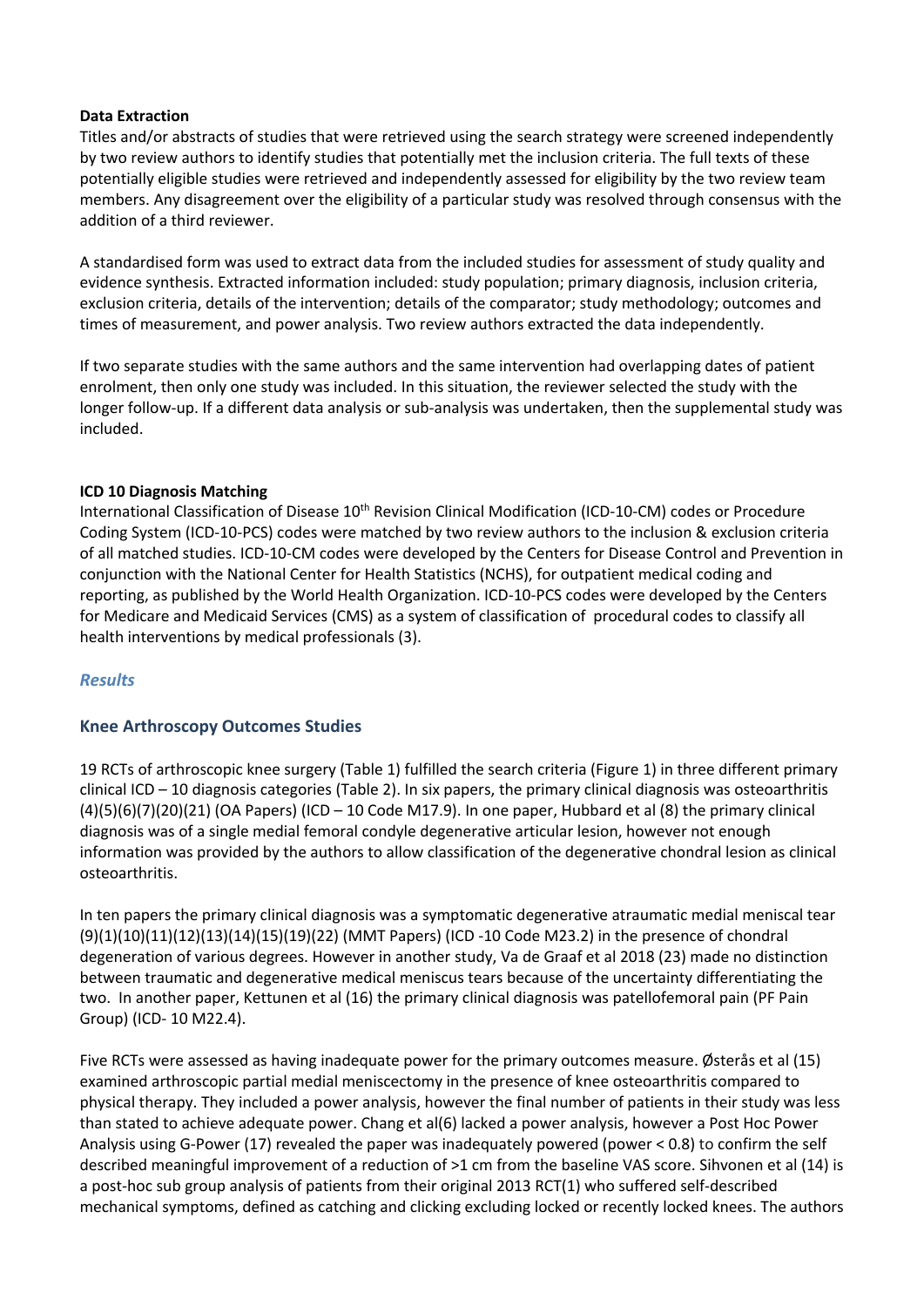state that the sub-group analysis was underpowered. Gauffin et al (9) found arthroscopic surgery to be favourable at 12 months but not statistically different from the non-surgery group at 3 years; however, the author states the analyses may be underpowered based on sample size calculations and the results should be interpreted with caution. Finally, Roos et al (22) had an under-powered study but found a greater improvement in ROOS scores from arthroscopic partial meniscectomy compared to sham surgeries at 24 months, however it also not statistically significant.

Five papers favored arthroscopic intervention at final follow-up, four in the OA - Chondral Degeneration Category (7)(8)(20)(21) and one in the MMT Category (9), the remaining 14 papers reported no outcome difference compared to the control intervention.

#### **Risk of Bias Assessment**

Studies were rated for their risk of bias in Table 3. There were no studies with a low risk of bias in all 7 risk domains assessed in the OA - Chondral Degeneration Category and Patellofemoral Pain Category(7). In the MMT studies, there was one study with low risk of bias (1) in all domains.

## *MMT Papers Exclusions*

In the eleven papers with a primary clinical diagnosis of medial meniscal tearing, eight papers excluded surgeon assessed locked or locking knees(13)(1)(9)(15)(14)(19)(22)(23) and one excluded loose bodies (10), with Vermesan et al (12) not stating any exclusion criteria (Table 4). The Sihvonen et al (19) and Sihvonen et al (14) trial protocol excluded surgeon assessed locked or recently locked knees and major chondral flaps but included knees with patient reported catching and locking symptoms. Yim et al(11) & Katz et a(13) also included patients with mechanical symptoms.

A history of traumatic onset was an exclusion criterion in eight MMT papers (1)(10)(12)(14)(15)(19)(11)(22), with Vermesan et al(12) not stating any exclusion criteria. No paper included meniscal repair as a management intervention and meniscal repair was an exclusion criteria in three papers (1)(11)(14). Eight of the eleven MMT Papers reported cross-over into the surgical group from the control, with rates of between 2% - 36%.

No study included diagnostic arthroscopy. Inflammatory joint disorders were excluded in two papers (9)(10), or not an inclusion criteria in the remainder.

## *OA Papers - Exclusion Criteria*

Merchan and Galindo(7) excluded patients with pain greater than six months, males with a weight over 85 kg, females greater 70 kg, instability or an angular deformity greater than 15 degrees. Hubbard et al(8) excluded any other intra-articular lesion except for symptomatic medial femoral condyle degenerative lesions in patients with no radiographic osteoarthritis. Moseley et al(4) added the Kellgren and Lawrence score for each compartment together, excluding the patients with a score of greater than nine. Kirkely et al(5) excluded patients with large meniscal tears, bucket handle tears, prior major knee trauma, inflammatory or post infectious arthritis, deformity > 5 degrees, prior trauma or KL 4 in two compartments. Chang et al(6) excluded those with knee surgery in the past 6 months, total knee replacements, or any other serious concurrent illness that may influence the study such as heart disease. Ouyang et al(20) exclusion criteria comprised participants with a history of knee injuries or pathologies beside ACL rupture and secondary osteoarthritis, and patients with severe dysfunction of major organ systems. Finally, Zhang et al(21) did not specify any exclusion criteria, including participants with clinically diagnosed degenerative knee osteoarthritis.

#### **Types of Medial Meniscal Tear**

Only one paper, Yim et al(11), described the MMT pattern, the remainder grouped all MMT patterns together as atraumatic or traumatic degenerative. Sihvonen et al(1) described an atraumatic sudden symptom onset sub-group who did no better with surgical intervention.

## **Cross Over Into Surgical Group**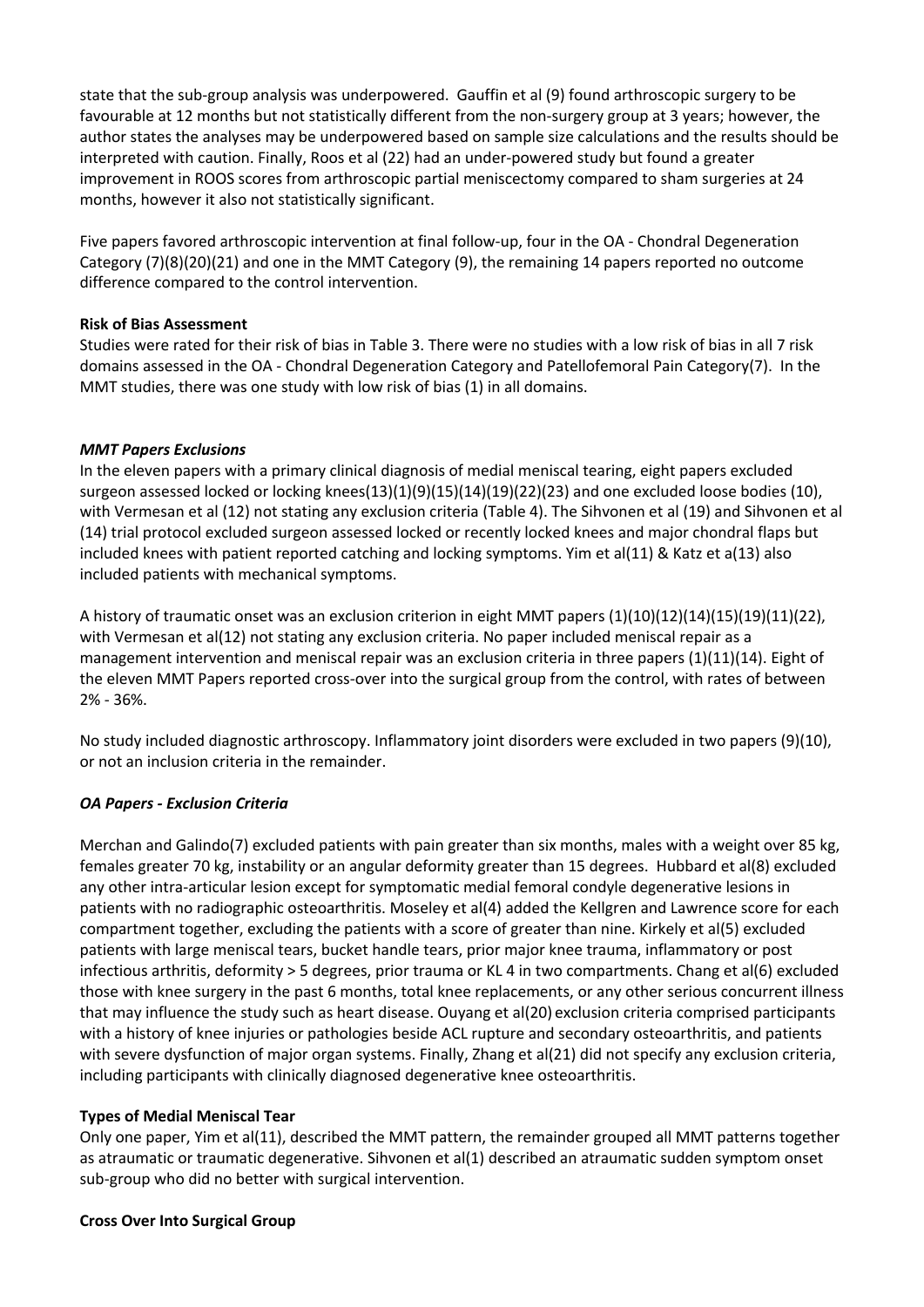None of the OA / Chondral Degeneration papers described cross-over of non-surgical participants into the surgical group. Ten of the eleven MMT Papers described cross-over rates of 0% (15), 2%(11), 2.5%(14), 6.6% (1), 19%(19), 25%(9), 30.2% (13), 33%(10), 36% (22) and 29% (23). Reasons for cross over into the surgical group were either those of persistent symptoms  $(10)(1)(9)(19)(22)(23)$  or not given $(11)(13)(14)$ .

Herrlin et al(10) stated that patients who crossed over into the surgical group had significantly worse symptoms than the remainder of the control group at baseline, however achieved similar outcomes to the control and surgical group. Kise et al(19) found the 19% of patients that had crossed over had no additional benefit at a two year follow-up to those that had been randomized into surgery.

#### **The Effect of Age**

Only one paper specifically examined the effect of age on outcome. Gauffin et al(9) reported better outcomes for both rehabilitation and arthroscopic intervention for 55-64 year old patients compared to younger patients aged 45-55 years.

#### **Adverse Events**

No paper described a greater rate of adverse events in the arthroscopic group that was statistically significant.

#### **Lateral Meniscal Tears**

No study examined outcomes of partial meniscectomy as a treatment for lateral meniscal tears.

## **Outcomes of Patients with Atraumatic Medial Meniscal Tears Who Have Failed Non-Operative Management**

The inclusion criteria for four of the elevent meniscal tears studies included failure of clinician assessed nonspecific non-operative management of between 1 & 3 months. No medial meniscal study examined outcomes of patients who had undergone structured rehabilitation program and continued to have had severe selfdescribed symptoms by randomization to operative versus non-operative intervention.

## **Outcomes of Patients Who Have Self-Reported Mechanical Symptoms**

Self-reported mechanical symptoms were common in all papers. One paper(14), a secondary analysis of a previously published RCT, found no difference in patients with atraumatic self–described mechanical symptoms who underwent medial meniscectomy compared to a sham procedure. Similarly, Kirkely et al (5) found no improvement in a sub-group of patients with osteoarthritis and self-described mechanical symptoms compared to rehabilitation. However, Kise et al(19) reported the exercise group had significantly fewer selfreported mechanical problems compared to the physical therapy group after a two year follow-up. Despite this, Gauffin et al(9) surgery produced a statistically significant improvement in patients without mechanical symptoms but not in patients with mechanical symptoms.

## **Progression of Osteoarthritis After Partial Meniscectomy**

Herrlin et al(18), found no difference in osteoarthritis progression 5 years after partial medial meniscectomy compared to physiotherapy. Similarly, Van de Graaf et al (23) also found no statistically difference in the progression of osteoarthritis after 2 years between arthroscopic partial meniscectomy and physiotherapy.

## *Review Conclusions*

All of the studies in the osteoarthritis group were at high risk of bias in at least one domain.

One OA study (4) was at low risk of bias from blinding. In this study, patients who were assessed clinically to have moderate to severe knee osteoarthritis, in the absence of loose bodies or locking, showed no advantage of arthroscopic debridement over lavage or sham surgery.

In a study with a high risk of bias (8), patients with isolated medial femoral condyle degenerative lesions benefited from arthroscopic intervention compared to rehabilitation.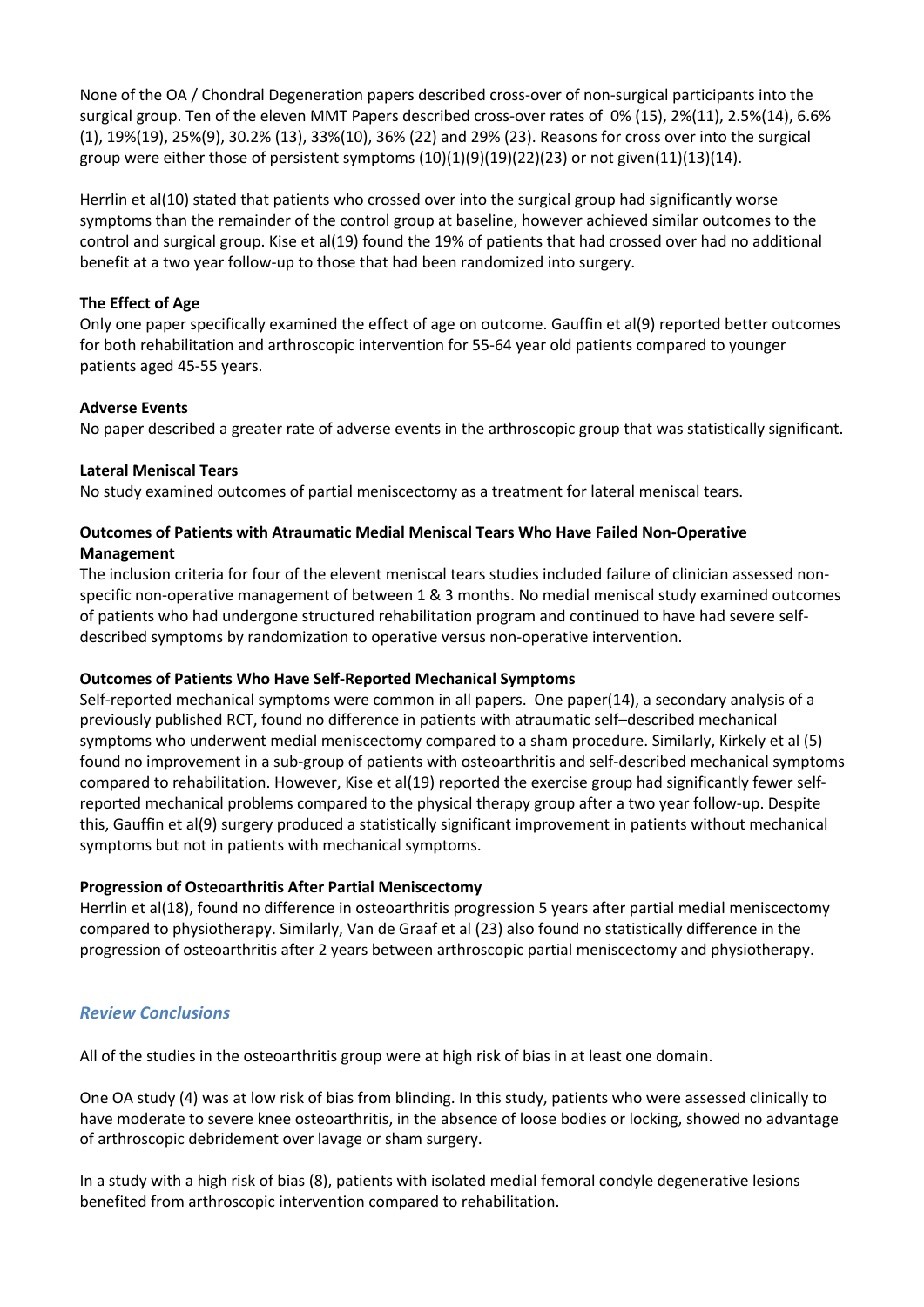In another study with a high risk of bias (16), arthroscopic patellofemoral chondroplasty did not benefit patients compared to non-operative management.

Two studies (19)(9) with low risk of bias investigated patients with symptomatic and degenerative medial meniscal tears. One of these studies demonstrated exercise therapy alone significantly improved muscle strength for the first 12 months when compared to patients in the surgery group. The other study reported improvements in pain scores for the surgery group for the first 12 months compared to the non-surgical group. However, for both these studies, the statistical difference between outcomes in the intervention and control groups disappeared at 2 and 3 years respectively.

In atraumatic medial meniscal tears (1), in the absence of surgeon assessed locking or a locked knee, or a repairable meniscus tear, a study with a low risk of bias showed no advantage of arthroscopic partial meniscectomy over sham surgery.

In a study (14) with a high risk of bias in one domain, patients with an atraumatic onset of self–described mechanical symptoms, in the presence of a medial meniscal tear, other than surgeon assessed recent locking, a locked knee or symptomatic loose bodies, there was no advantage to arthroscopic partial meniscectomy over sham surgery. Other studies provide conflicting evidence on the benefit of surgery in patients with mechanical symptoms.

In three studies with a low risk of bias (10)(19)(23), patients receiving physical therapy that crossed over to the surgical intervention group displayed similar outcomes to those randomized into surgery, suggesting initial physical therapy prior to surgery may not compromise outcomes.

The role of arthroscopic surgery in lateral meniscal tears remains uncertain, as it has not been subjected to a randomised controlled trial.

The role of subchondral drilling or microfracture undertaken in combination with an osteotomy remains uncertain as no randomised controlled studies exist comparing it to osteotomy alone.

Preservation of the medial or lateral meniscus by repair of the body or root, with or without degeneration of the joint, has not been subjected to a randomised controlled trial.

No study investigated the role of diagnostic arthroscopy in situations where MRI was inconclusive or unable to be performed. The value of MRI in the investigation of atraumatic non-locking knee symptoms in presence of osteoarthritis remains uncertain.

No medial meniscal tear study examined outcomes of patients who failed a structured rehabilitation program by randomization to operative versus non-operative intervention.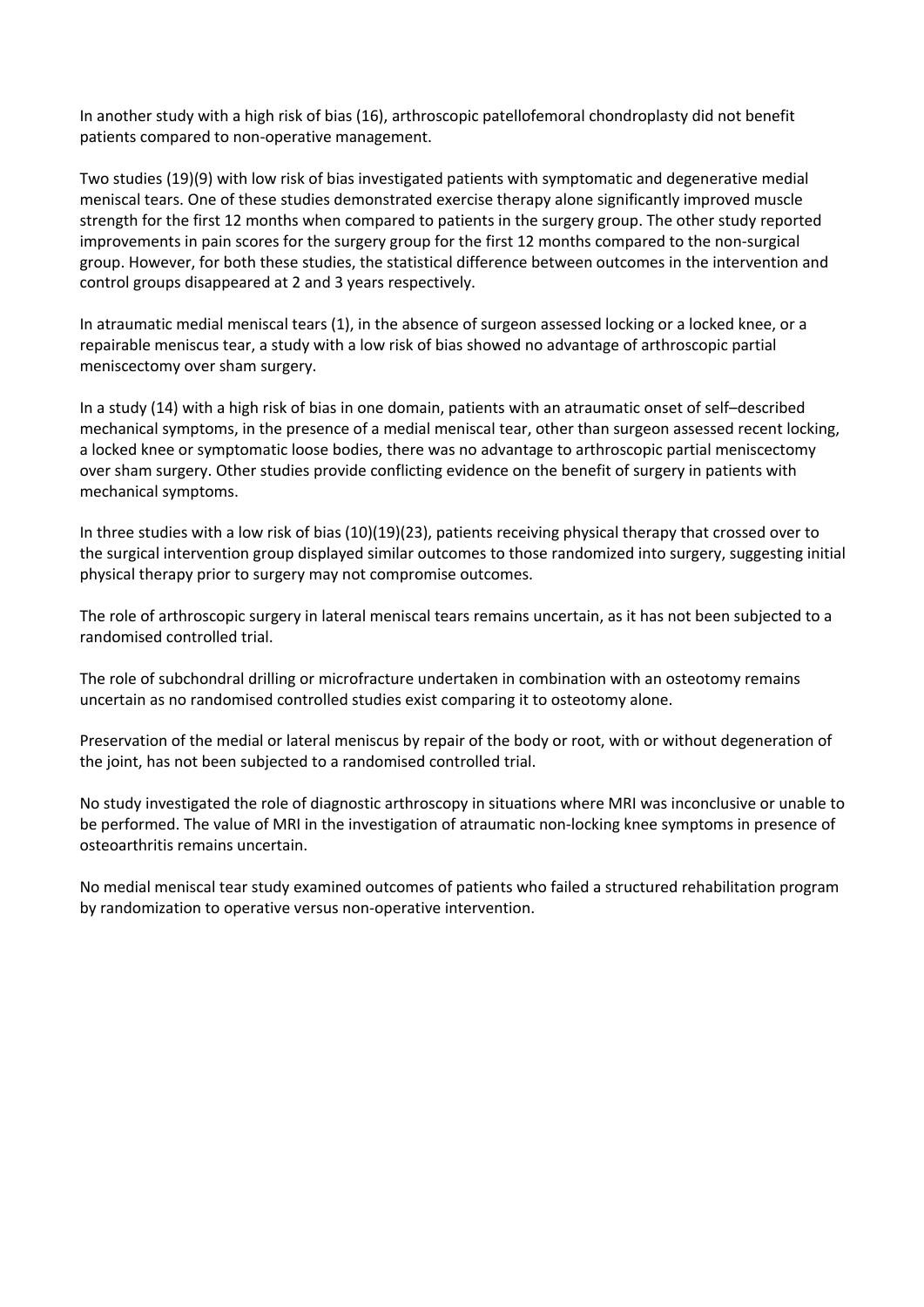## *References*

- 1. Sihvonen R, Paavola M, Malmivaara A, Itala A, Joukainen A, Nurmi H, et al. Arthroscopic partial meniscectomy versus sham surgery for a degenerative meniscal tear. N Engl J Med. 2013 Dec 26;369(26):2515–24.
- 2. Moher D, Liberati A, Tetzlaff J, Altman DG, PRISMA Group. Preferred reporting items for systematic reviews and meta-analyses: the PRISMA statement. Ann Intern Med. 2009 Aug 18;151(4):264–9, W64.
- 3. ICD ICD-10-CM International Classification of Diseases,(ICD-10-CM/PCS Transition [Internet]. [cited 2016 Jan 12]. Available from: http://www.cdc.gov/nchs/icd/icd10cm\_pcs\_background.htm
- 4. Moseley JB, O'Malley K, Petersen NJ, Menke TJ, Brody BA, Kuykendall DH, et al. A controlled trial of arthroscopic surgery for osteoarthritis of the knee. N Engl J Med. 2002;347(2):81–88.
- 5. Kirkley A, Birmingham TB, Litchfield RB, Giffin JR, Willits KR, Wong CJ, et al. A randomized trial of arthroscopic surgery for osteoarthritis of the knee. N Engl J Med. 2008 Sep 11;359(11):1097–107.
- 6. Chang RW, Falconer J, Stulberg SD, Arnold WJ, Manheim LM, Dyer AR. A randomized, controlled trial of arthroscopic surgery versus closed-needle joint lavage for patients with osteoarthritis of the knee. Arthritis Rheum. 1993 Mar;36(3):289–96.
- 7. Merchan EC, Galindo E. Arthroscope-guided surgery versus nonoperative treatment for limited degenerative osteoarthritis of the femorotibial joint in patients over 50 years of age: a prospective comparative study. Arthrosc J Arthrosc Relat Surg Off Publ Arthrosc Assoc N Am Int Arthrosc Assoc. 1993;9(6):663–7.
- 8. Hubbard MJS. Articular debridement versus washout for degeneration of the medial femoral condyle A five-year study. J Bone Joint Surg Br. 1996;78(2):217–219.
- 9. Gauffin H, Sonesson S, Meunier A, Magnusson H, Kvist J. Knee Arthroscopic Surgery in Middle-Aged Patients With Meniscal Symptoms: A 3-Year Follow-up of a Prospective, Randomized Study. The American Journal of Sports Medicine. 2017;45(9):2077-84.10. Herrlin SV, Wange PO, Lapidus G, Hållander M, Werner S, Weidenhielm L. Is arthroscopic surgery beneficial in treating non-traumatic, degenerative medial meniscal tears? A five year follow-up. Knee Surg Sports Traumatol Arthrosc Off J ESSKA. 2013 Feb;21(2):358–64.
- 11. Yim J-H, Seon J-K, Song E-K, Choi J-I, Kim M-C, Lee K-B, et al. A Comparative Study of Meniscectomy and Nonoperative Treatment for Degenerative Horizontal Tears of the Medial Meniscus. Am J Sports Med. 2013 May 23;41(7):1565–70.
- 12. Vermesan D, Prejbeanu R, Laitin S, Damian G, Deleanu B, Abbinante A, et al. Arthroscopic debridement compared to intra-articular steroids in treating degenerative medial meniscal tears. Eur Rev Med Pharmacol Sci. 2013 Dec;17(23):3192–6.
- 13. Katz JN, Brophy RH, Chaisson CE, de Chaves L, Cole BJ, Dahm DL, et al. Surgery versus physical therapy for a meniscal tear and osteoarthritis. N Engl J Med. 2013 May 2;368(18):1675–84.
- 14. Sihvonen R, Englund M, Turkiewicz A, Järvinen TLN, Finnish Degenerative Meniscal Lesion Study Group. Mechanical Symptoms and Arthroscopic Partial Meniscectomy in Patients With Degenerative Meniscus Tear: A Secondary Analysis of a Randomized Trial. Ann Intern Med. 2016 Feb 9;
- 15. Østerås H, Østerås B, Torstensen TA. Medical exercise therapy, and not arthroscopic surgery, resulted in decreased depression and anxiety in patients with degenerative meniscus injury. J Bodyw Mov Ther. 2012 Oct;16(4):456–63.
- 16. Kettunen JA, Harilainen A, Sandelin J, Schlenzka D, Hietaniemi K, Seitsalo S, et al. Knee arthroscopy and exercise versus exercise only for chronic patellofemoral pain syndrome: 5-year follow-up. Br J Sports Med. 2012 Mar 1;46(4):243–6.
- 17. Faul F, Erdfelder E, Lang A-G, Buchner A. G\*Power 3: a flexible statistical power analysis program for the social, behavioral, and biomedical sciences. Behav Res Methods. 2007 May;39(2):175–91.
- 18. Sihvonen R, Paavola M, Malmivaara A, Järvinen TLN. Finnish Degenerative Meniscal Lesion Study (FIDELITY): a protocol for a randomised, placebo surgery controlled trial on the efficacy of arthroscopic partial meniscectomy for patients with degenerative meniscus injury with a novel "RCT within-a-cohort" study design. BMJ Open. 2013;3(3).
- 19. Kise NJ, Risberg MA, Stensrud S, Ranstam J, Engebretsen L, Roos EM. Exercise therapy versus arthroscopic partial meniscectomy for degenerative meniscal tear in middle aged patients: randomised controlled trial with two year follow-up. BMJ. 2016;354:i3740.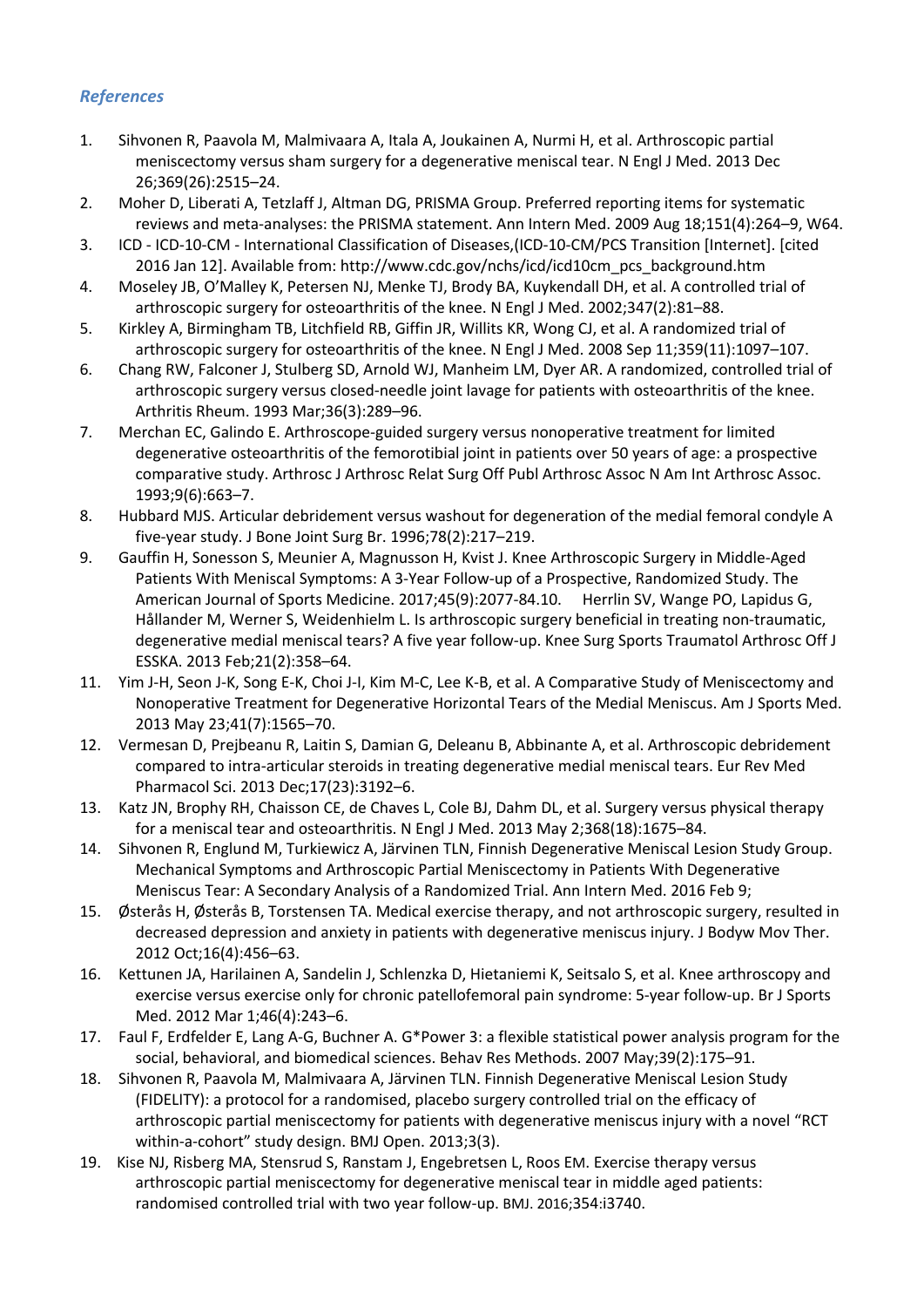- 20. Ouyang X, Hong SD, Xin F, Wang L, Yang XW, Wang JR, et al. The curative efficacy of arthroscopic therapy in treating anterior cruciate ligament rupture with secondary osteoarthritis. Eur Rev Med Pharmacol Sci. 2016;20(2):214-219.
- 21. Zhang Y-F, Liu H. Clinical efficacy of knee arthroscopy in the treatment of degenerative knee osteoarthritis. Biomedical Research. 2018;29(5):958-961.
- 22. Roos EM, Hare KB, Nielsen SM, et al. Better outcome from arthroscopic partial meniscectomy than skin incisions only? A sham-controlled randomised trial in patients aged 35–55 years with knee pain and an MRI-verified meniscal tear. BMJ Open. 2018;8:e019461.
- 23. Van De Graaf V, Noorduyn J, Willigenburg N, et al. Effect of Early Surgery vs Physical Therapy on Knee Function Among Patients With Nonobstructive Meniscal Tears The ESCAPE Randomized Clinical Trial. JAMA. 2018;320:1328-1337.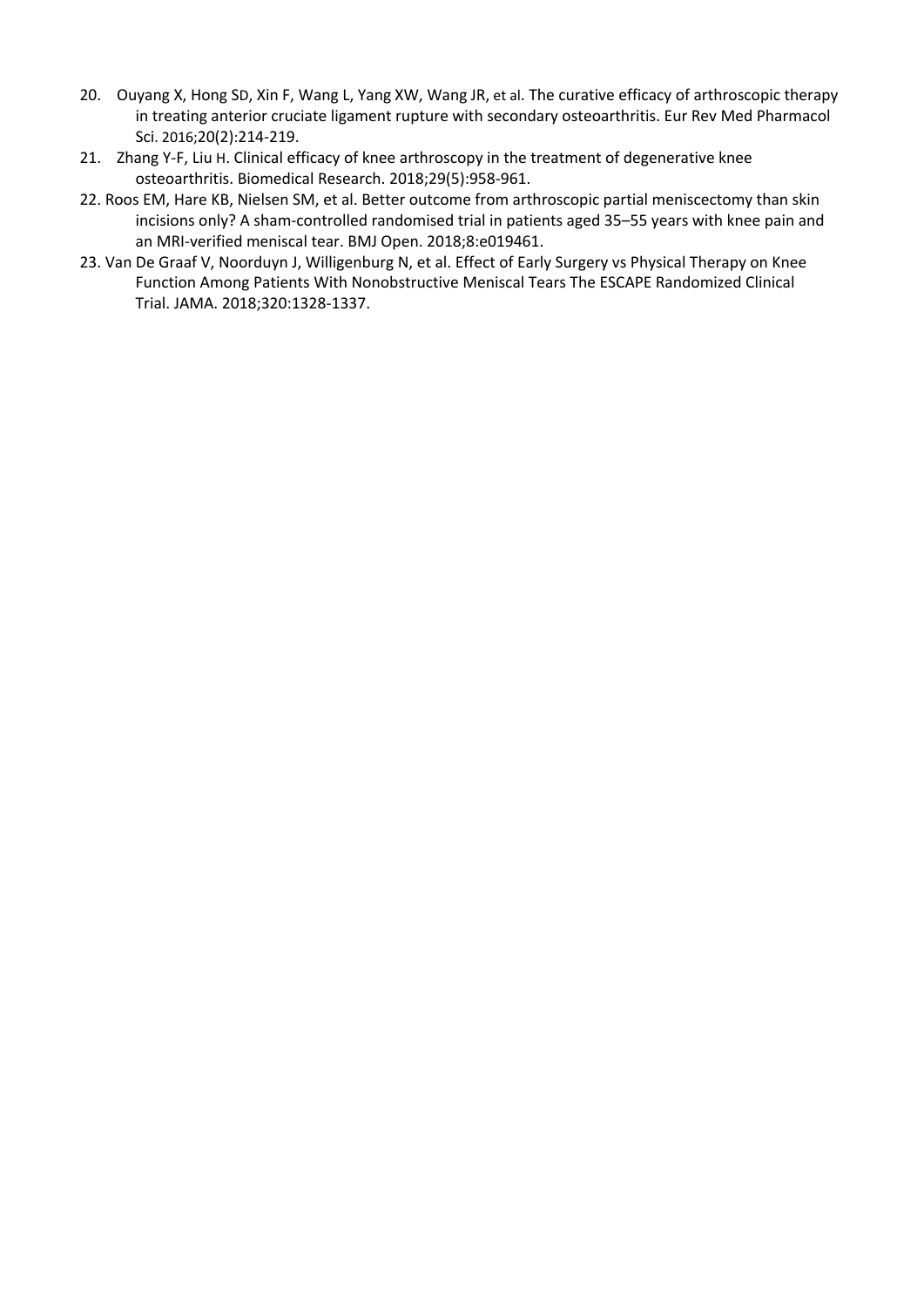| Table 1: Arthroscopic Surgery Outcomes in Randomized Controlled Trials |                                                                                                |                                                                   |                                                                                                                                                                                                                                                         |            |           |                                             |                   |                           |                                                                                                                                                                                                                            |             |              |                                                                                                                                                                                                           |                                                    |
|------------------------------------------------------------------------|------------------------------------------------------------------------------------------------|-------------------------------------------------------------------|---------------------------------------------------------------------------------------------------------------------------------------------------------------------------------------------------------------------------------------------------------|------------|-----------|---------------------------------------------|-------------------|---------------------------|----------------------------------------------------------------------------------------------------------------------------------------------------------------------------------------------------------------------------|-------------|--------------|-----------------------------------------------------------------------------------------------------------------------------------------------------------------------------------------------------------|----------------------------------------------------|
| Year                                                                   | Author & Primary Dx                                                                            | <b>Rx</b>                                                         | <b>Inclusions</b>                                                                                                                                                                                                                                       | <b>Ix</b>  | n         | Control                                     | % Not<br>enrolled | Max XR<br><b>OA</b>       | Joint Specific<br>Exclusions                                                                                                                                                                                               | % X<br>Over | PA           | <b>Notes</b>                                                                                                                                                                                              | Outcome                                            |
|                                                                        |                                                                                                |                                                                   |                                                                                                                                                                                                                                                         |            |           | Osteoarthritis & Chondral Degenerative RCTs |                   |                           |                                                                                                                                                                                                                            |             |              |                                                                                                                                                                                                           |                                                    |
| Merchan<br>and<br>Galindo <sup>7</sup><br>1993                         | Mild OA<br>with other<br>intra-<br>pathology                                                   | Synovectomy;<br>débridement;<br>APM, CPY, E/O<br>osteophytes & PT | Painful "limited" OA, including<br>patients with meniscal tears,<br>loose bodies & synovitis.                                                                                                                                                           | <b>XR</b>  | 73        | NSAID.<br>Activity<br>modification          | <b>NS</b>         | Ahlbach<br>$0-1$ , KL 1-2 | Duration of pain $>6$<br>months, patient body<br>veight >85 kg in men and<br>$>70$ kg in women, and<br>history of previous<br>surgery. Instability or an<br>angular deformity $> 15^\circ$ .<br>Patellofemoral OA.         | <b>NA</b>   | N            | OM = Modified HSSK<br>Score. APM performed in<br>$31/35.$ Power > 0.8.                                                                                                                                    | Favoured A/S at 1 - 3<br>years (mean 25<br>months) |
| al <sup>8</sup> 1996                                                   | Hubbard et Symptomatic<br>single MFC<br>degenerative<br>chondral<br>lesion ObC<br>Grade 3 or 4 | Chondroplasty.<br>No APM.                                         | Symptoms > 1 yr, no laxity or no $_{\text{XR}}$<br>deformity, full ROM, single<br><b>Medial Femoral Condyle</b><br>degenerative lesion, OBC Grade<br>3 or 4, no other intra-articular<br>pathology, normal plain XR,<br>modified Lysholm score < 38/70. |            | 76        | A/S Lavage                                  | <b>NS</b>         | KLO                       | Degenerative lesions on<br>other joint surfaces, other<br>intra-articular pathology,<br>radiographic loss of joint<br>space, previous<br>operation, steroid<br>injection for any reason.<br>MMT or tibial<br>degeneration. | <b>NA</b>   | N            | $OM = Binary self$<br>described pain presence/<br>absence & Modified<br>Lysholm. Power > 0.8.                                                                                                             | Favoured A/S at 1 & 5<br>years                     |
| al <sup>4</sup> 2002                                                   | Moseley et Tricompartme<br>ntal OA                                                             | APM, CPY                                                          | < 75 years, moderate Knee pain XR<br>that had failed 6 months medical<br>management with VAS Pain<br>Score > 3, failed medical Mx and<br>diagnosis of OA based on ACR<br>definitions                                                                    |            | 180       | Sham or<br>Lavage                           | 44                | KL 3-4                    | Scoring > 9 by KL score<br>addition in three<br>compartments                                                                                                                                                               | <b>NA</b>   | $\mathsf{Y}$ | Three arm study. In lavage<br>group, "mechanically<br>mportant, unstable tears'<br>were debrided. In sham<br>group, joint not entered.<br>$OM =$ bespoke Knee<br>Specific Pain Scale, AIMS2<br>& SF 36 PF | No difference at 2<br>years between 3<br>groups.   |
| al <sup>6</sup> 1993                                                   | Chang et Osteoarthritis                                                                        | APM, CPY,<br>Synovectomy                                          | Pain after 3 months after<br>rehabilitation                                                                                                                                                                                                             | <b>XR</b>  | 32<br>Pts | <b>Needle</b><br>Lavage                     | 50                | KL 1-3                    | Prior Knee surgery within<br>6 months, TKA, any<br>concurrent illness that<br>may influence results, OA<br>KL Grade IV.                                                                                                    | <b>NS</b>   | N            | Inadequate power. 50%<br>had KL Grade 3                                                                                                                                                                   | No difference at 12<br>months.                     |
| Kirkley et<br>al <sup>5</sup> 2008                                     | Symptomatic<br>moderate to<br>severe OA                                                        | Synovectomy;<br>debridement;<br>APM, CPY, E/O<br>osteophytes & PT | Age >18 yo with idiopathic or<br>secondary OA KL Grade 2-4.                                                                                                                                                                                             | XR&<br>MRI | 188       | <b>PT</b>                                   | 16                | <b>KL0-4</b>              | Large meniscal tears,<br>bucket handle tears, prior<br>major knee trauma,<br>inflammatory or post<br>infectious arthritis,<br>deformity > 5 degrees,<br>prior trauma, KL 4 in two<br>compartments.                         | 0%          | Y            | $OM = WOMAC & SF 36$                                                                                                                                                                                      | No difference at two<br>years.                     |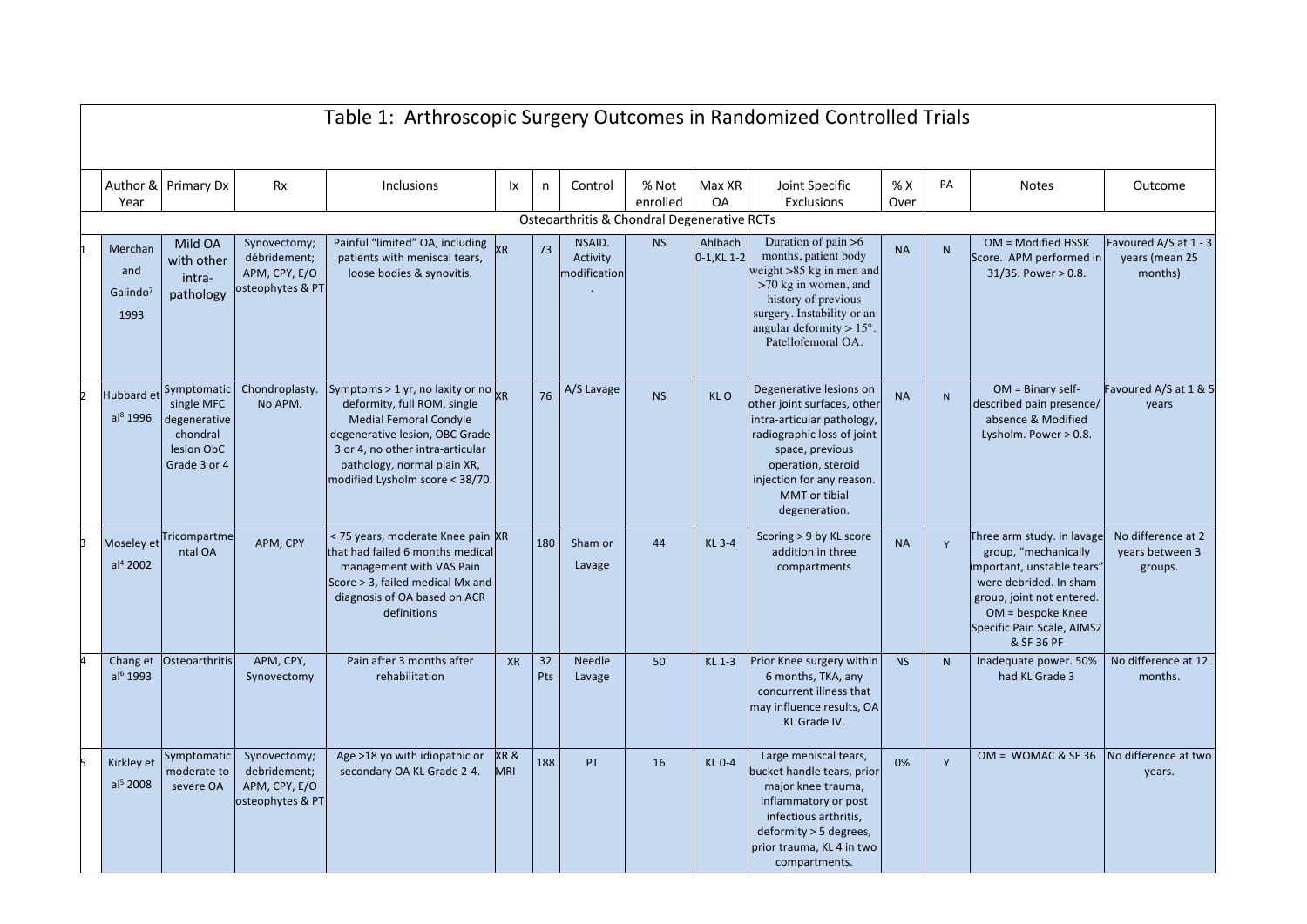|                       | Ouyang et Ruptured ACL ACL |                              | >18 but <80, ACL rupture         | CT&        | 68  | NSAID,        | <b>NS</b> | <b>NS</b> | Knee operations, Hx of     | <b>NS</b> | IN. | $3$ mth follow-up, OM =               | Favoured A/S at       |
|-----------------------|----------------------------|------------------------------|----------------------------------|------------|-----|---------------|-----------|-----------|----------------------------|-----------|-----|---------------------------------------|-----------------------|
| $al^{20}$ 2016        | with                       | reconstruction,              | secondary to OA according to     | <b>MRI</b> |     | corticosteroi |           |           | knee injuries or           |           |     | GPCYO, Lysholm and                    | 3 <sub>mth</sub>      |
|                       |                            | secondary OA OA debridement, | American Institute of            |            |     | ds,           |           |           | pathologies apart from     |           |     | modified McGill pain                  |                       |
|                       |                            | synovectomy,                 | Rheumatism                       |            |     | calcitonin    |           |           | ACL, severe dysfunction in |           |     | scale, strength and power             |                       |
|                       |                            | chrondroplasty               |                                  |            |     | and closed    |           |           | major organs               |           |     | assessed                              |                       |
|                       |                            |                              |                                  |            |     | treatment in  |           |           |                            |           |     |                                       |                       |
|                       |                            |                              |                                  |            |     | acupuncture   |           |           |                            |           |     |                                       |                       |
|                       |                            |                              |                                  |            |     | point of      |           |           |                            |           |     |                                       |                       |
|                       |                            |                              |                                  |            |     | sodium        |           |           |                            |           |     |                                       |                       |
|                       |                            |                              |                                  |            |     | hyaluronate,  |           |           |                            |           |     |                                       |                       |
|                       |                            |                              |                                  |            |     |               |           |           |                            |           |     |                                       |                       |
| Zhang et              |                            | Degenerative Dependent on    | Any patient who satisfied the    | <b>NS</b>  | 108 | <b>NSAID</b>  | <b>NS</b> | <b>NS</b> | <b>NS</b>                  | <b>NS</b> |     | $OM = HSS score and self-$            | A/S had significantly |
| al <sup>21</sup> 2018 | <b>OA</b>                  | specific                     | clinical diagnostic criteria of  |            |     |               |           |           |                            |           |     | reported satisfaction.                | higher satisfaction,  |
|                       |                            | conditions:                  | degenerative knee osteoarthritis |            |     |               |           |           |                            |           |     | Analysed adverse events,              | lower adverse events  |
|                       |                            | debridement,                 |                                  |            |     |               |           |           |                            |           |     | hospitalisation and                   | and lower             |
|                       |                            | grinding the spur,           |                                  |            |     |               |           |           |                            |           |     | recovery time, follow-up              | hospitalisation and   |
|                       |                            | shaping the                  |                                  |            |     |               |           |           |                            |           |     | ranged from 3 months to recovery time |                       |
|                       |                            | synovial                     |                                  |            |     |               |           |           |                            |           |     |                                       |                       |
|                       |                            | membrane and                 |                                  |            |     |               |           |           |                            |           |     |                                       |                       |
|                       |                            | removing                     |                                  |            |     |               |           |           |                            |           |     |                                       |                       |
|                       |                            | episome                      |                                  |            |     |               |           |           |                            |           |     |                                       |                       |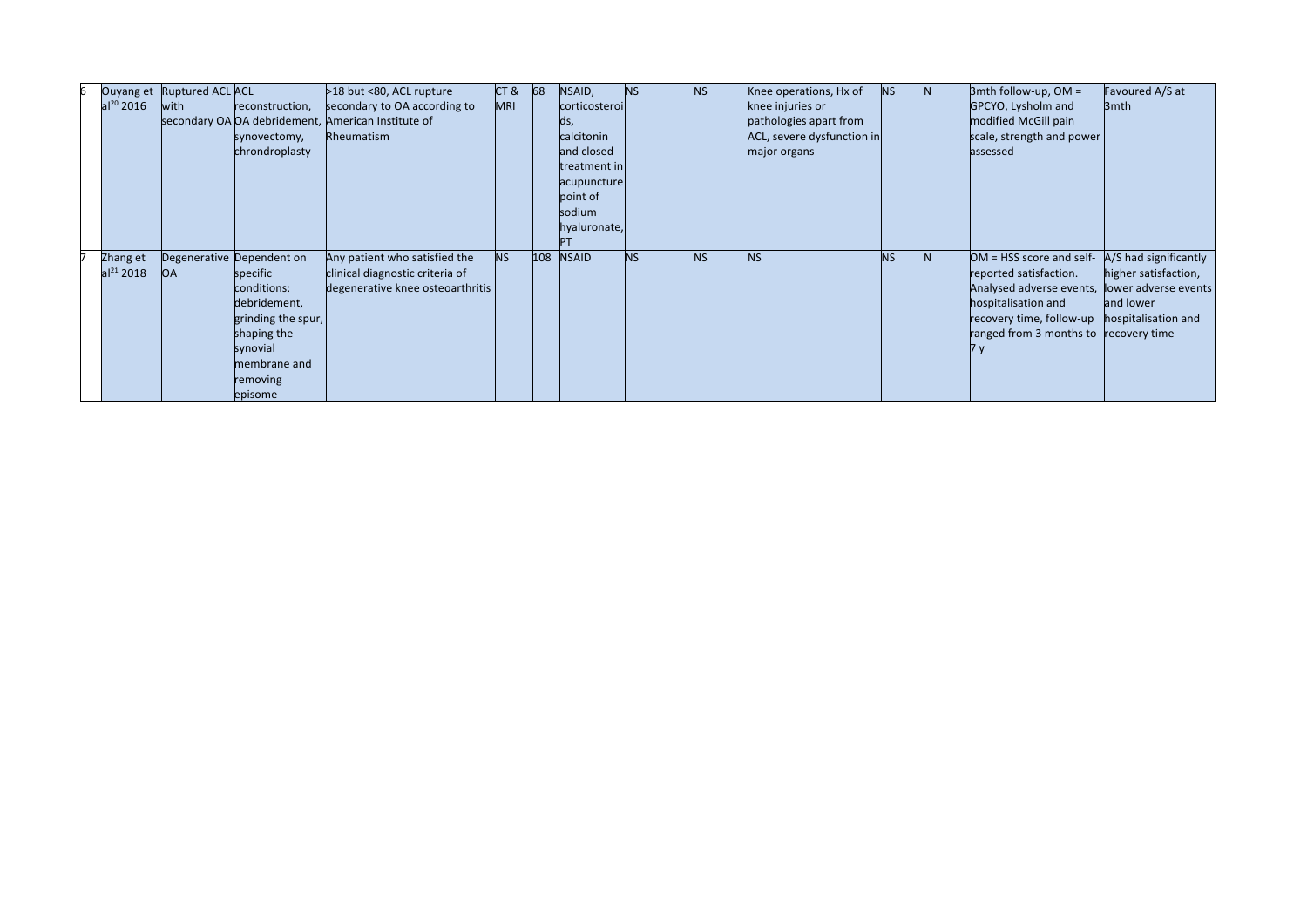|                | Author &<br>Year                  | Primary Dx                                                                                  | <b>Rx</b>         | <b>Inclusions</b>                                                                                                                                                                           | Ιx                | n   | Control                       | % Not<br>enrolled | Max XR<br><b>OA</b>                  | Joint Specific Exclusions                                                                                                                                                                                                                                                                                                                                                                     | $% X$ - PA<br>Over |              | <b>Notes</b>                                                                                                                                                                                                                                                 | Outcome                                                                                                                                            |
|----------------|-----------------------------------|---------------------------------------------------------------------------------------------|-------------------|---------------------------------------------------------------------------------------------------------------------------------------------------------------------------------------------|-------------------|-----|-------------------------------|-------------------|--------------------------------------|-----------------------------------------------------------------------------------------------------------------------------------------------------------------------------------------------------------------------------------------------------------------------------------------------------------------------------------------------------------------------------------------------|--------------------|--------------|--------------------------------------------------------------------------------------------------------------------------------------------------------------------------------------------------------------------------------------------------------------|----------------------------------------------------------------------------------------------------------------------------------------------------|
|                |                                   |                                                                                             |                   |                                                                                                                                                                                             |                   |     |                               |                   |                                      | Atraumatic Degenerative Medial Meniscal Tear RCTs                                                                                                                                                                                                                                                                                                                                             |                    |              |                                                                                                                                                                                                                                                              |                                                                                                                                                    |
|                | 1 Yim et al <sup>11</sup><br>2013 | Symptomatic<br>horizontal<br>degenerative MMT                                               | <b>APM</b><br>8PT | <b>Horizontal degenerative</b><br>Medial MT on MRI & daily<br>knee pain on the medial<br>side with mechanical<br>symptoms, failed non-<br>surgical Mx                                       | <b>MRI</b>        | 108 | PT                            | 30                | $KL$ $0-1$                           | Definite trauma, ligament<br>deficiency, systemic arthritis, KL 2-<br>4 and osteonecrosis, meniscal<br>repair, abrasion arthoplasty,<br>subchondral drilling, curettage.                                                                                                                                                                                                                      |                    |              | meniscectomy undertaken.<br><b>Outcome measures = VAS.</b><br><b>Lysholm and Tegner</b>                                                                                                                                                                      | No meniscal repairs or total Favored A/S at 3 months. No difference<br>at 2 years. MT pattern described.                                           |
| $\overline{2}$ | Sihvonen                          | Symptomatic<br>et al <sup>1</sup> 2013 Degenerative MMT & PT<br>confirmed on MRI<br>& at AS | <b>APM</b>        | $35$ to 65 y, knee pain >3<br>months that was<br>unresponsive to<br>conventional conservative<br>treatment and had clinical<br>findings consistent with a<br>tear of the medial<br>meniscus | XR&<br><b>MRI</b> | 146 | <b>Sham</b><br>surgery<br>8PT | 12                | $KL$ $0-1$                           | Trauma-induced onset of<br>symptoms, locked or recently<br>locking knee, decreased range of<br>motion, instability, pathology<br>other than degenerative<br>knee disease requiring treatment<br>other than arthroscopic<br>Partial meniscectomy, Meniscal<br>repair, micro-fracture to chondral<br>defect, meniscal repair, major<br>chondral flap, Clinical OA based on<br>ACR CCR. Or KL >1 | 6.6                | $\mathbf{Y}$ | No chondroplasty<br>undertaken.<br>$OM = VAS$ , Lysholm and<br>WOMET. Blinded study. MT<br>pattern not described.                                                                                                                                            | No difference at 12 months.<br>" results are directly applicable only to<br>patients with non-traumatic<br>degenerative medial meniscus tears"     |
|                | al 2017                           | Gauffin <sup>9</sup> et Meniscal<br>symptoms and<br>radiographic OA<br>Grade 0 (Ahlback)    | PT                | $APM$ , 45 to 64 y, >3 month<br>symptoms, imaging of<br>>50% joint space reduction<br>prior PT,                                                                                             | <b>XR</b>         | 150 | PT                            | 16                | Ahlback<br>grade 0,<br><b>KL 1-2</b> | Locked / locking knee. Rheumatic 25<br>disease.                                                                                                                                                                                                                                                                                                                                               |                    |              | No chondroplasty, $OM =$<br><b>KOOS, Blinded study, Pt</b><br>baseline characteristic and<br>OA severity according to<br>Kellgren-Lawrence<br>classification, intention to<br>treat analysis = no<br>difference in pt<br>characteristic and KOO<br>subscores | Favored A/S at 12mths. No statistical<br>difference at 3 years.<br>Author states based on sample size<br>calculation, study may be<br>underpowered |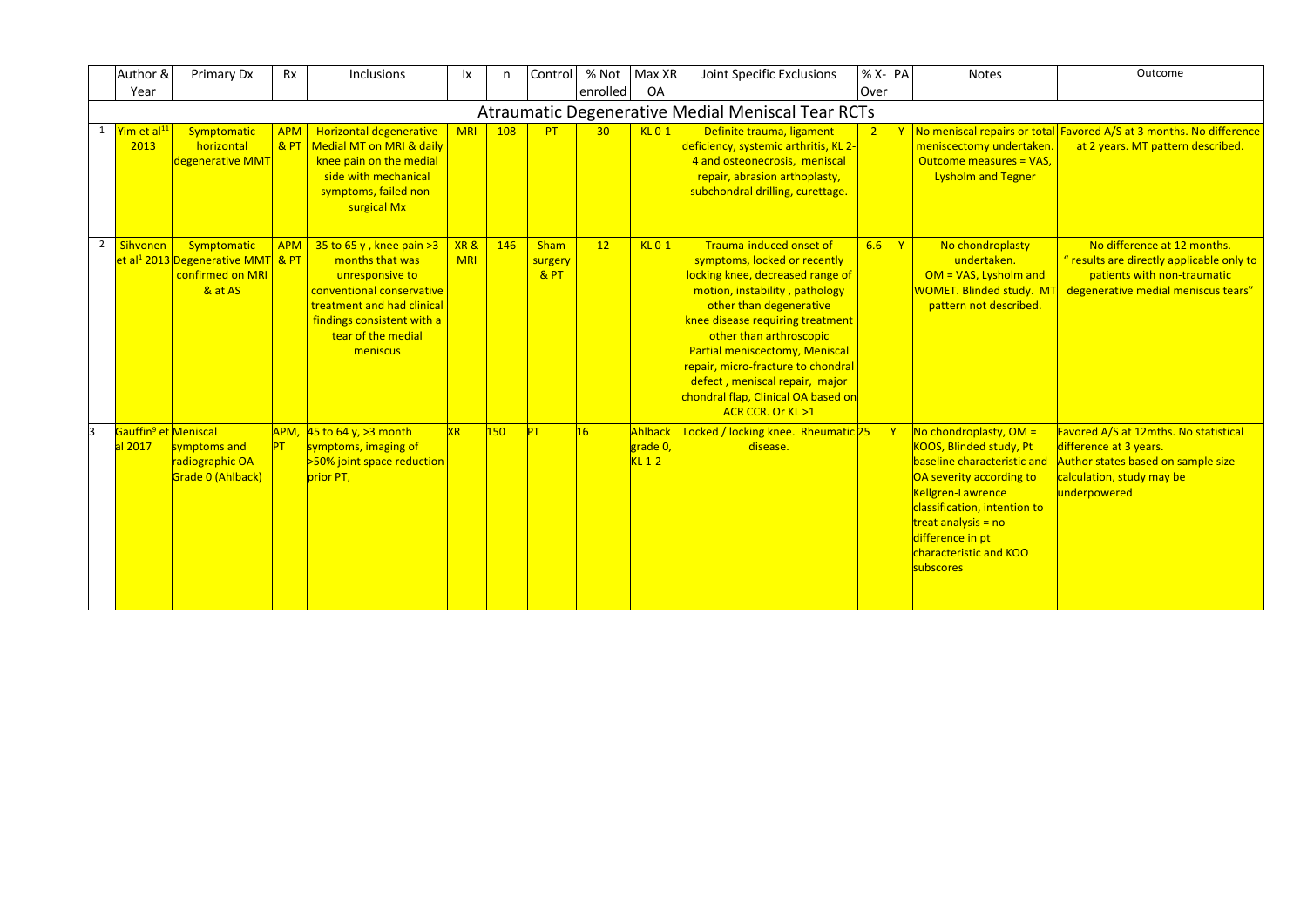| $\overline{4}$ | Katz et al <sup>11</sup><br>2013               | Symptomatic<br><b>Degenerative MMT CPY &amp;</b><br>with mild to<br>moderate OA                                                                                                      | APM,<br>PT          | $> 45$ y & $>1$ month<br>symptoms, imaging<br>evidence of mild-to-<br>moderate knee<br><mark>osteoarthritis, symptoms of</mark><br>the following: clicking,<br>catching, popping, giving<br>way, pain with pivot or<br>torque, pain that is<br>episodic, pain<br>that is acute and localized | XR&<br><b>MRI</b> | 330 | PT                     | 75              | $KL$ $0-3$           | Chronically locked knee, KL 4,<br>clinically symptomatic<br>chondrocalcinosis, bilateral<br>symptomatic meniscal tears, prior<br>surgery on same knee                                                                                                                                                                                                                                         | 30.2           | Similar improvement in<br><b>WOMAC in failed PT as APM</b><br>once crossed over APM,<br><b>Treatment success defined</b><br>$as > 8$ point improvement<br>on WOMAC physical<br>function scale. MT pattern<br>not described. | No difference at 12 months, 30%<br>crossed over to APM.<br><b>Treatment failure 25% in APM Group</b><br>and 49% in PT Group. Same adverse<br>events between groups.                                                                                                    |
|----------------|------------------------------------------------|--------------------------------------------------------------------------------------------------------------------------------------------------------------------------------------|---------------------|----------------------------------------------------------------------------------------------------------------------------------------------------------------------------------------------------------------------------------------------------------------------------------------------|-------------------|-----|------------------------|-----------------|----------------------|-----------------------------------------------------------------------------------------------------------------------------------------------------------------------------------------------------------------------------------------------------------------------------------------------------------------------------------------------------------------------------------------------|----------------|-----------------------------------------------------------------------------------------------------------------------------------------------------------------------------------------------------------------------------|------------------------------------------------------------------------------------------------------------------------------------------------------------------------------------------------------------------------------------------------------------------------|
| 5              | <b>Herrlin</b> et<br>$al^{10}$ 2013            | <b>MRI-verified</b><br>degenerative MMT <sub>, CPY</sub> &<br>& radiographic AO<br>Grade <2 (Ahlback)                                                                                | <b>APM</b><br>PT    | to one joint line), KL 0-3.<br>Age 45-60, daily medial<br>pain over 2-6 months.                                                                                                                                                                                                              | XR&<br><b>MRI</b> | 96  | PT                     | 55              | Alback 1<br>ObB I-IV | History of trauma, OA > Alback 1,<br><b>Rheumatoid Arthritis, Loose</b><br>bodies, knee instability,<br>osteochondral defects & tumours,<br>TKA, prior knee surgery in last year                                                                                                                                                                                                              | 33             | No difference in OA<br>$\mathbf{Y}$<br>2 Groups. OM = KOOS,<br>Lysolm & VAS. Similar<br><b>PROMs improvement in PT</b><br>& APM. MT pattern not<br>described.                                                               | No difference at 2 & 5 years.<br>progression noted between 33% of PT Group crossed over into APM<br>with similar benefit to APM Group and<br>rest of PT group at 2 & 5 years. This<br>subgroup had significantly lower PROM<br>scores than rest of PT Group prior APM. |
| 6              | /ermesar<br>et al <sup>12</sup><br>2013        | MRI- verified<br>degenerative<br>medial meniscus<br>tear and radio-<br>graphic<br>osteoarthritis                                                                                     | APM,<br>CPY &<br>PT | Non traumatic<br>symptomatic knees with<br>degenerative lesions<br>medial compartment on<br><b>MRI</b>                                                                                                                                                                                       | <b>MRI</b>        | 120 | <b>CSI</b>             | <b>NS</b>       | <b>NS</b>            | <b>NS</b>                                                                                                                                                                                                                                                                                                                                                                                     | <b>NS</b>      | OM = Oxford Knee Score.<br>N<br><b>Post Hoc Power Analysis &gt;</b><br>$0.8$ (d=.0.3 two<br>tailed, p=0.05). MT pattern<br>not described.                                                                                   | Better scores in surgical group at 3<br>months. No difference at 12 months.                                                                                                                                                                                            |
|                | Author &                                       | Primary Dx                                                                                                                                                                           | Rx                  | Inclusions                                                                                                                                                                                                                                                                                   | lx                | n   | Control                | % Not           | Max XR               | Joint Specific Exclusions                                                                                                                                                                                                                                                                                                                                                                     | $% X - PA$     | <b>Notes</b>                                                                                                                                                                                                                | Outcome                                                                                                                                                                                                                                                                |
|                | Year                                           |                                                                                                                                                                                      |                     |                                                                                                                                                                                                                                                                                              |                   |     |                        | enrolled        | <b>OA</b>            |                                                                                                                                                                                                                                                                                                                                                                                               | Over           |                                                                                                                                                                                                                             |                                                                                                                                                                                                                                                                        |
|                |                                                |                                                                                                                                                                                      |                     |                                                                                                                                                                                                                                                                                              |                   |     |                        |                 |                      | Atraumatic Degenerative Medial Meniscal Tear RCTs                                                                                                                                                                                                                                                                                                                                             |                |                                                                                                                                                                                                                             |                                                                                                                                                                                                                                                                        |
|                | 7 Østeras et                                   | <b>MRI-verified</b><br>al <sup>15</sup> 2013 degenerative MMT<br>and radio-graphic<br>OA                                                                                             | <b>APM</b>          | Age 35-60                                                                                                                                                                                                                                                                                    | <b>MRI</b>        | 17  | PT                     | 12 <sup>2</sup> | $KL$ $0-2$           | ACL tears, acute trauma, KL 3-4,<br>heamarthrosis, locking knee                                                                                                                                                                                                                                                                                                                               | $\overline{0}$ | Y<br>author's own power<br>analysis. Outcome measures<br>$= VAS & KOOS$                                                                                                                                                     | Inadequate power based on No difference at 3 months. MT pattern<br>not described.                                                                                                                                                                                      |
| 8              | <b>Sihvonen</b><br>et al <sup>14</sup><br>2016 | Symptomatic<br>Degenerative MMT & PT<br>confirmed on MRI<br>& at AS. Subgroup<br>analysis of original<br>Sihvonen et al<br>2013 <sup>1</sup> patients with<br>mechanical<br>symptoms | <b>APM</b>          | $35$ to 65 y, knee pain > 3<br>months that was<br>unresponsive to<br>conventional conservative<br>treatment and had clinical<br>findings consistent with a<br>tear of the medial<br>meniscus with mechanical<br>symptoms                                                                     | XR&<br><b>MRI</b> | 69  | Sham<br>surgery<br>&PT | <b>NS</b>       | $KL$ $0-1$           | Trauma-induced onset of<br>symptoms, locked or recently<br>locking knee, decreased range of<br>motion, instability, pathology<br>other than degenerative<br>knee disease requiring treatment<br>other than arthroscopic<br>Partial meniscectomy, Meniscal<br>repair, micro-fracture to chondral<br>defect, meniscal repair, major<br>chondral flap, Clinical OA based on<br>ACR CCR. Or KL >1 | $2.5$ N        | No chondroplasty<br>undertaken.<br>$OM = VAS$ , Lysholm and<br>WOMET. Blinded study. MT<br>pattern not described.                                                                                                           | No difference at 12 months.<br>Authors state "This subgroup analysis is<br>likely to be underpowered"<br>Post hoc analyses: The study questions<br>were not included a priori as primary or<br>secondary objectives of the original trial                              |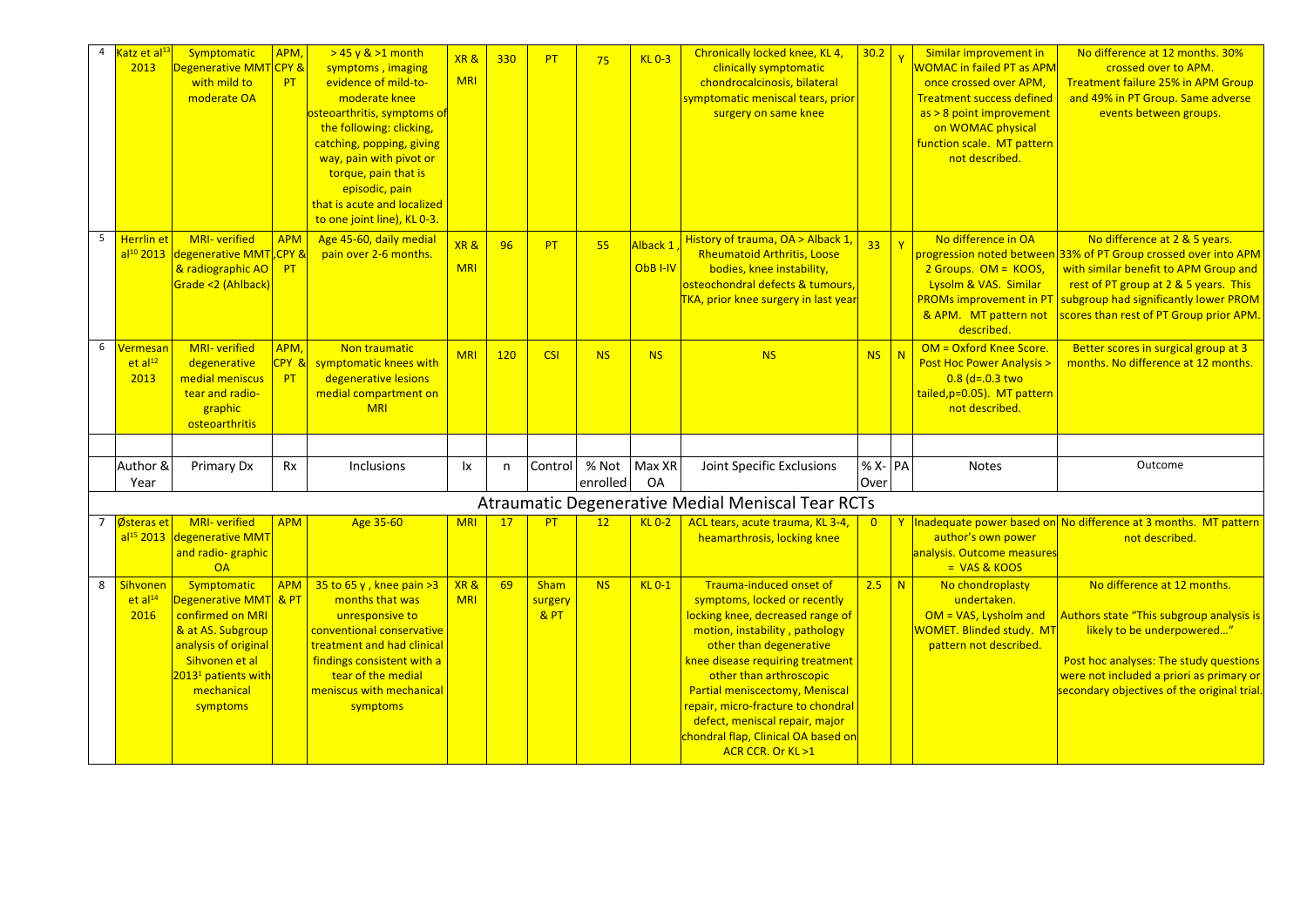|    | 2016                                        | Kise et al <sup>19</sup> MRI - verified<br><b>Symptomatic</b><br>degenerative MMT, Exerci confirmed medial<br>nil to low grade OA Se | <b>APM</b><br>$\overline{\mathbf{g}}$ | 35 to 60 y, unilateral knee<br>pain >2 months, MRI<br>degenerative meniscal tear                                                                               | XR&<br><b>MRI</b> | 140 | PT                         | 38        |                 | Grade 3 Acute trauma, locked knee,<br>Kellgran- ligament injury, knee surgery in<br>Lawrence index knee in the previous 2 years                      | 19 | 1 patient in control had<br>grade 3 OA -<br>unintentionally included.<br>OM = KOOS, Blinded study,<br>strength and power<br>assessed                                                                                                                                    | No clinical difference at 2 years, at 3 and<br>12 months exercise therapy had<br>statistically significant improved muscle<br>strength, author regrets no sham<br>surgery group |
|----|---------------------------------------------|--------------------------------------------------------------------------------------------------------------------------------------|---------------------------------------|----------------------------------------------------------------------------------------------------------------------------------------------------------------|-------------------|-----|----------------------------|-----------|-----------------|------------------------------------------------------------------------------------------------------------------------------------------------------|----|-------------------------------------------------------------------------------------------------------------------------------------------------------------------------------------------------------------------------------------------------------------------------|---------------------------------------------------------------------------------------------------------------------------------------------------------------------------------|
| 10 | Roos et                                     | MRI - verified                                                                                                                       | <b>APM</b>                            | $35$ to 60 y, knee pain >2                                                                                                                                     | XR&               | 44  | <b>Sham</b>                | 81        | Grade 2         | High energy trauma, prolonged                                                                                                                        | 36 | Low statistical power ~60%                                                                                                                                                                                                                                              | 36% cross-over rate in Skin-incision                                                                                                                                            |
|    | al <sup>22</sup> 2018                       | <b>MMT</b> without<br>significant trauma<br>and low grade OA                                                                         | $\overline{\mathbf{g}}$<br> se        | months, MRI confirmed<br><b>Exerci MMT without significant</b><br>trauma                                                                                       | MRI               |     | surgery<br><b>Exercise</b> |           |                 | Kellgren- episodes of inability to fully<br>Lawrence extend knee, Grade 3-4 OA on<br>Kellgren-Lawrence scale or knee<br>surgery previous 2 years     |    | of estimated power based<br>on author analysis, 32 pts<br>excluded due to nil MRI<br>confirmed MMT, 4%<br>attrition rate, 36% of pts<br>were non-blinded in the<br>course of study<br>$OM = KOOS, SF-36, GPE,$<br><b>EQ5D, muscle strength,</b><br>physical performance | group<br>No statistically significant difference<br>between the 2 groups but there was a<br>greater improvement at 2 years in the<br>Arthroscopic group                         |
| 11 | Van De<br>Graaf et<br>al <sup>23</sup> 2018 | MRI - verified non-APM<br><b>obstructive MMT</b><br>and low grade OA                                                                 |                                       | $45$ to 70 y, knee pain and<br>non-obstructive MMT<br>verified on MRI                                                                                          | XR&<br><b>MRI</b> | 321 | PT                         | <b>NS</b> | Grade 3         | Locked knee, prior knee surgery,<br>Kellgran- <i>instability caused by cruciate</i><br>Lawrence ligaments, Grade 4 OA on<br>Kellgren-Lawrence scale, | 29 | PT given to patients if they<br>did not recover as<br>anticipated, no distinction<br>was made between<br>traumatic and degenerative.<br>20% attrition loss, non-<br>blinded study<br>$OM = IKDC, VAS, RAND-36$<br>and Tegner Activity Scale                             | PT was non-inferior to APM for<br>improving knee function over a 24-mth<br>follow-up period but APM had better<br><b>OM scores</b>                                              |
|    |                                             |                                                                                                                                      |                                       |                                                                                                                                                                |                   |     |                            |           |                 | Patellofemoral Pain RCT                                                                                                                              |    |                                                                                                                                                                                                                                                                         |                                                                                                                                                                                 |
|    | 12 Kettunen et<br>al <sup>16</sup> 2007     | PFJ pain and<br>symptoms lasting<br>at least 6 months                                                                                | PFJ<br><b>CPY</b>                     | Age 18 - 40 years Female<br>or male<br>Symptoms lasting at least 6<br>months.<br>PFJ pain during knee<br>loading physical activity or<br>in prolonged flexion. | <b>NA</b>         | 56  | PT                         | 2%        | KL <sub>0</sub> | Prior knee surgery, patella<br>dislocation, OCD, Patella<br>tendinopathy, Osteoarthritis,<br>loose bodies, instability.                              | 10 | Y Outcome measures = Kujala<br>score & VAS                                                                                                                                                                                                                              | No difference at 2 & 5 years.                                                                                                                                                   |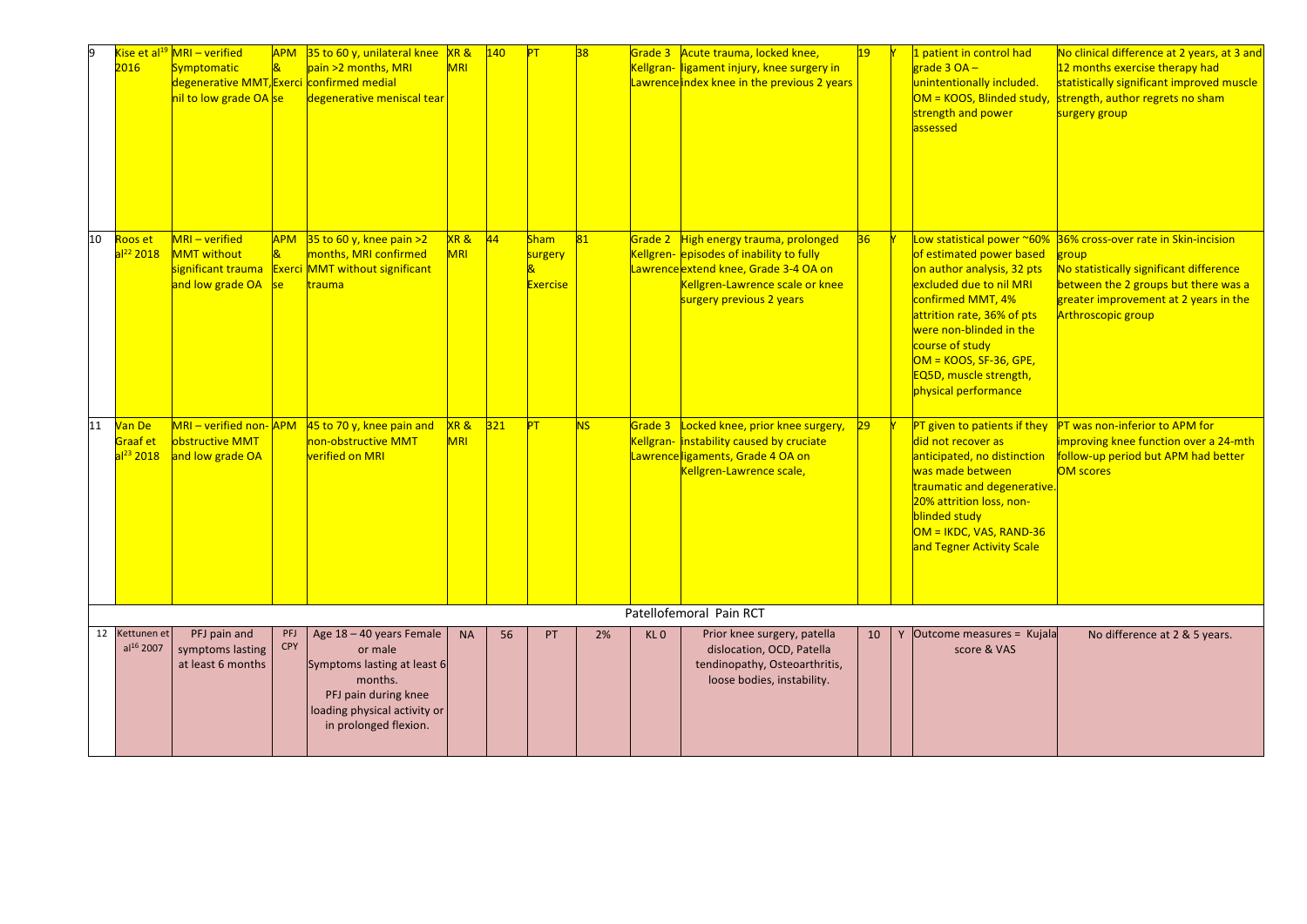#### Footnotes

Abbreviations : KOOS = Knee Injury and Osteoarthritis Outcome Score SF -36 = Short -Form 36 item  $EOSD = FuroOol$ GPE = Global Perceived Effect WOMET = Western Ontario Meniscal Evaluation Tool IKDC = International Knee Documentation Committee VAS = Visual Analogue Scale PAS = Physical Activity Scale SSS = symptom satisfaction scale OA = Osteoarthritis PT = Physical Therapy AS = Arthroscopic APM = Arthroscopic Partial Meniscectomy MRI = Magnetic Resonance Imaging ObC = Outerbridge Classification. KL = Kellengren Lawrence OM – Outcome Measure

PFJ = Patellofemoral Joint ROM = Range of Motion XR= Radiograph > = Less than < = Greater than Pts = Patients Mx = Management NS = Not stated  $Y = Y eS$  $N = No$ ACR CCC = American Rheumatology Clinical Classification for Osteoarthritis of the Knee PROM = Patient Recorded Outcome Measures<br>X-over = Cross - over Ix = Investigation n = Number of patients CPY = Chondroplasty CSI = Corticosteroid injection MFC = Medial Femoral Condyle Rx = Intervention PA = Power Analysis TKA = Total knee arthroplasty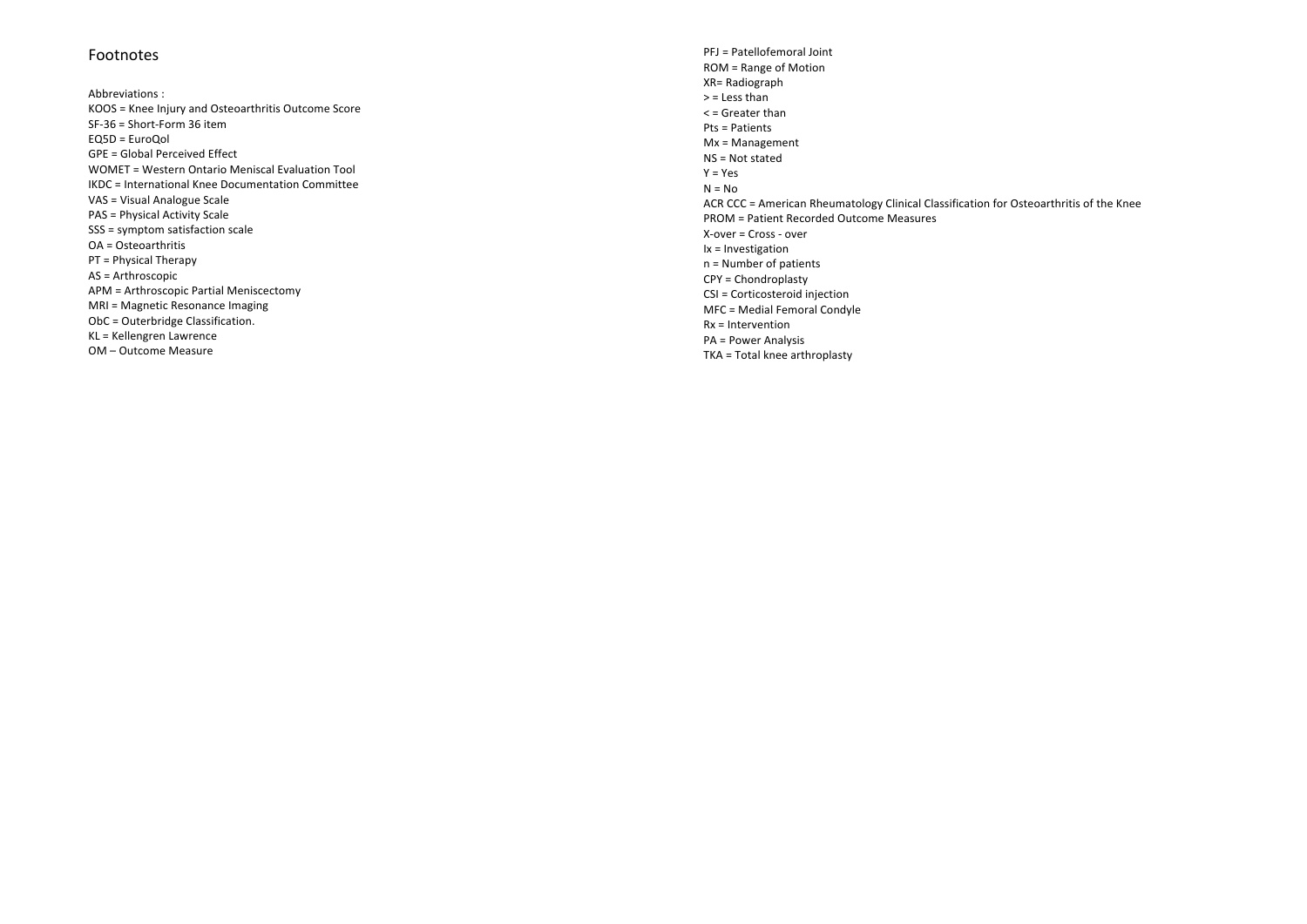## Table 2 : Arthroscopic Knee Surgery RCTs Inclusions & Exclusions using ICD 10 Codes

## Clinical Diagnoses Included in RCTs

Unilateral Osteoarthritis of Knee(9)(6)(7) M17.9 Osteoarthritis of knee, unspecified M17.0 Bilateral primary osteoarthritis of knee M17.1 Unilateral primary osteoarthritis of knee Atraumatic Degenerate Tears to Medial Meniscus (12)(1)(10)(14)(19)(22)(23) M23.2 Derangement of meniscus due to old tear or injury M23.22 Derangement of posterior horn of medial meniscus due to old tear or injury M23.30 Other meniscus derangements, unspecified meniscus M23.32 Other meniscus derangements, posterior horn of medial meniscus Patellofemoral Chondropathy(15) M22.4 Chondromalacia patella =========================================================== Clinical Diagnoses Excluded from RCTs\*\$ Locking or Locked Knee(7)(1)(10)(14)(22)(23) M23.40 Loose Body in Knee(21)(19)(15) M21.26 Flexion deformity, knee M93.2 Osteochondritis dessicans M23.8 Other internal derangements of knee S83.21A Bucket-handle tear of medial meniscus, current injury, initial encounter(7) S83.205A Other tear of unspecified meniscus, current injury, unspecified knee , initial encounter S83.22A Peripheral tear of medial meniscus, current injury, initial encounter S83.26A Peripheral tear of lateral meniscus, current injury, initial encounter M25.669 Stiffness of unspecified knee, not elsewhere classified Knee Instability(12)(1)(19)(15)(23) M23.60 Other spontaneous disruption of unspecified ligament of knee M23.61 Other spontaneous disruption of anterior cruciate ligament of knee M23.62 Other spontaneous disruption of posterior cruciate ligament of knee Internal Derangements of than MMT(1)(19) M93.2 Osteochondritis dessicans M23.8 Other internal derangements of knee M23.25 Derangement of posterior horn of lateral meniscus due to old tear or injury M23.26 Derangement of other lateral meniscus due to old tear or injury M23.35 Other meniscus derangements, posterior horn of lateral meniscus M23.23 Derangement of other medial meniscus due to old tear or injury M87.88 Osteonecrosis

#### Meniscal Cysts(1)

M23.0 Cystic meniscus

Non Osteoarthritis Arthropathies(9)(7)(6)(12)(1)(10)(14) M00.06 Staphylococcal arthritis, knee M00.86 Arthritis due to other bacteria, knee M02.86 Other reactive arthropathies, knee M02.36 Reiter's disease, knee M05.76 Rheumatoid arthritis of knee M10.06 Idiopathic gout, knee M11.06 Hydroxyapatite deposition disease, knee M12.26 Villonodular synovitis (pigmented), knee Traumatic Meniscal Injury(7)(12)(1)(19)(23) S83.2 Tear of meniscus, current injury S83.21A Bucket-handle tear of medial meniscus, current injury, initial encounter S83.205A Other tear of unspecified meniscus, current injury, unspecified knee , initial encounter S83.22A Peripheral tear of medial meniscus, current injury, initial encounter S83.23A Complex tear of medial meniscus, current injury, initial encounter S83.24A Other tear of medial meniscus, current injury, initial encounter S83.25A Bucket-handle tear of lateral meniscus, current injury S83.26A Peripheral tear of lateral meniscus, current injury, initial encounter S83.27A Complex tear of lateral meniscus, current injury, initial encounter S83.28A Other tear of lateral meniscus, current injury, initial encounter Traumatic or Secondary Osteoarthritis of Knee(7) M17.2 Bilateral post-traumatic osteoarthritis of knee M17.3 Unilateral post-traumatic osteoarthritis of knee M17.4 Other bilateral secondary osteoarthritis of knee M17.5 Other unilateral secondary osteoarthritis of knee Meniscal Repair(12)(1) 0SQC4ZZ Repair Right Knee Joint, Percutaneous Endoscopic Approach 0SQD4ZZ Repair Left Knee Joint, Percutaneous Endoscopic Approach

\* "Clinical Diagnoses Excluded from RCTs" does not include non-traumatic osteoarthritis in studies with a primary clinical diagnosis other than osteoarthritis.

\$ Diagnoses of conditions external to the knee joint not included. Osteoarthritis as defined by the ACR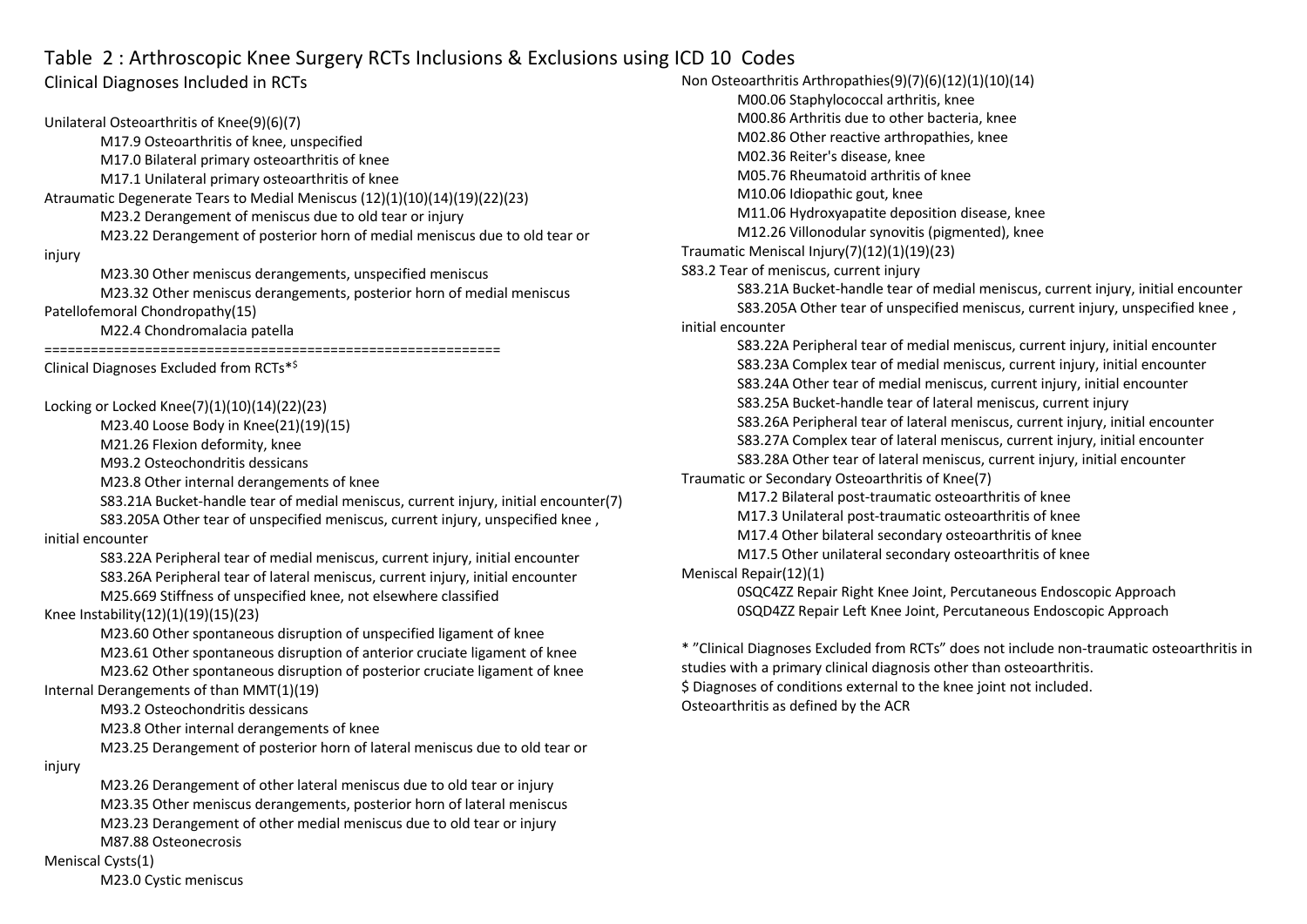Table 3: Risk Bias Assessment

| Ramdon          |                |                  | Blinding of        | Incomplete       |                  |                  |
|-----------------|----------------|------------------|--------------------|------------------|------------------|------------------|
| Generation      | Concealment    | Particpants      | Assessment         | Data             | Reporting        | Other Bias       |
| Low Risk        | <b>Unclear</b> | <b>High Risk</b> | <b>High Risk</b>   | Low risk         | Low risk         | Low risk         |
| Unclear         | <b>Unclear</b> | <b>High Risk</b> | <b>High Risk</b>   | <b>Unclear</b>   | Low risk         | Low risk         |
| <b>Low Risk</b> | Low risk       | <b>High Risk</b> | <b>High Risk</b>   | <b>Unclear</b>   | <b>Unclear</b>   | Low risk         |
| Unclear         | Low risk       | Low risk         | Low risk           | <b>High Risk</b> | Low risk         | Low risk         |
| <b>Low Risk</b> | <b>Unclear</b> | <b>High Risk</b> | <b>High Risk</b>   | <b>Unclear</b>   | Low risk         | Low risk         |
| <b>Unclear</b>  | Low Risk       | <b>High Risk</b> | <b>High Risk</b>   | <b>High Risk</b> | Low risk         | Low risk         |
| Low             | Low risk       | Low risk         | Low risk           | Low risk         | Low risk         | Low risk         |
| <b>Unclear</b>  | Low risk       | Low risk         | Low risk           | <b>Unclear</b>   | Low risk         | Low risk         |
| Low             | Low risk       | <b>High Risk</b> | <b>High Risk</b>   | Low              | Low risk         | Low risk         |
| <b>Unclear</b>  | <b>Unclear</b> | <b>High Risk</b> | <b>High Risk</b>   | Low              | Low              | Low risk         |
| <b>Unclear</b>  | <b>Unclear</b> | <b>High Risk</b> | <b>High Risk</b>   | <b>Unclear</b>   | <b>Unclear</b>   | Low risk         |
| Low risk        | Low risk       | <b>High Risk</b> | <b>High Risk</b>   | <b>Unclear</b>   | Low risk         | Low risk         |
| Unclear         | <b>Unclear</b> | <b>High Risk</b> | <b>High Risk</b>   | Low risk         | <b>Unclear</b>   | Low risk         |
| Low risk        | Low risk       | Low risk         | Low risk           | Low risk         | <b>High Risk</b> | Low risk         |
| Unclear         | <b>Unclear</b> | <b>High Risk</b> | <b>High Risk</b>   | <b>Unclear</b>   | Low risk         | Low risk         |
| Unclear         | <b>Unclear</b> | <b>High Risk</b> | <b>High Risk</b>   | Low risk         | <b>High Risk</b> | <b>High Risk</b> |
| Low risk        | Low risk       | Low risk         | Low risk           | <b>Unclear</b>   | Low risk         | Low risk         |
| Low risk        | Low risk       | <b>High Risk</b> | <b>High Risk</b>   | Low risk         | Low risk         | Low risk         |
| Low risk        | Low risk       | <b>High Risk</b> | Low risk           | Low risk         | Low risk         | Low risk         |
|                 | Sequence       | Allocation       | <b>Blinding of</b> | Outcome          | Outcome of       | Selective        |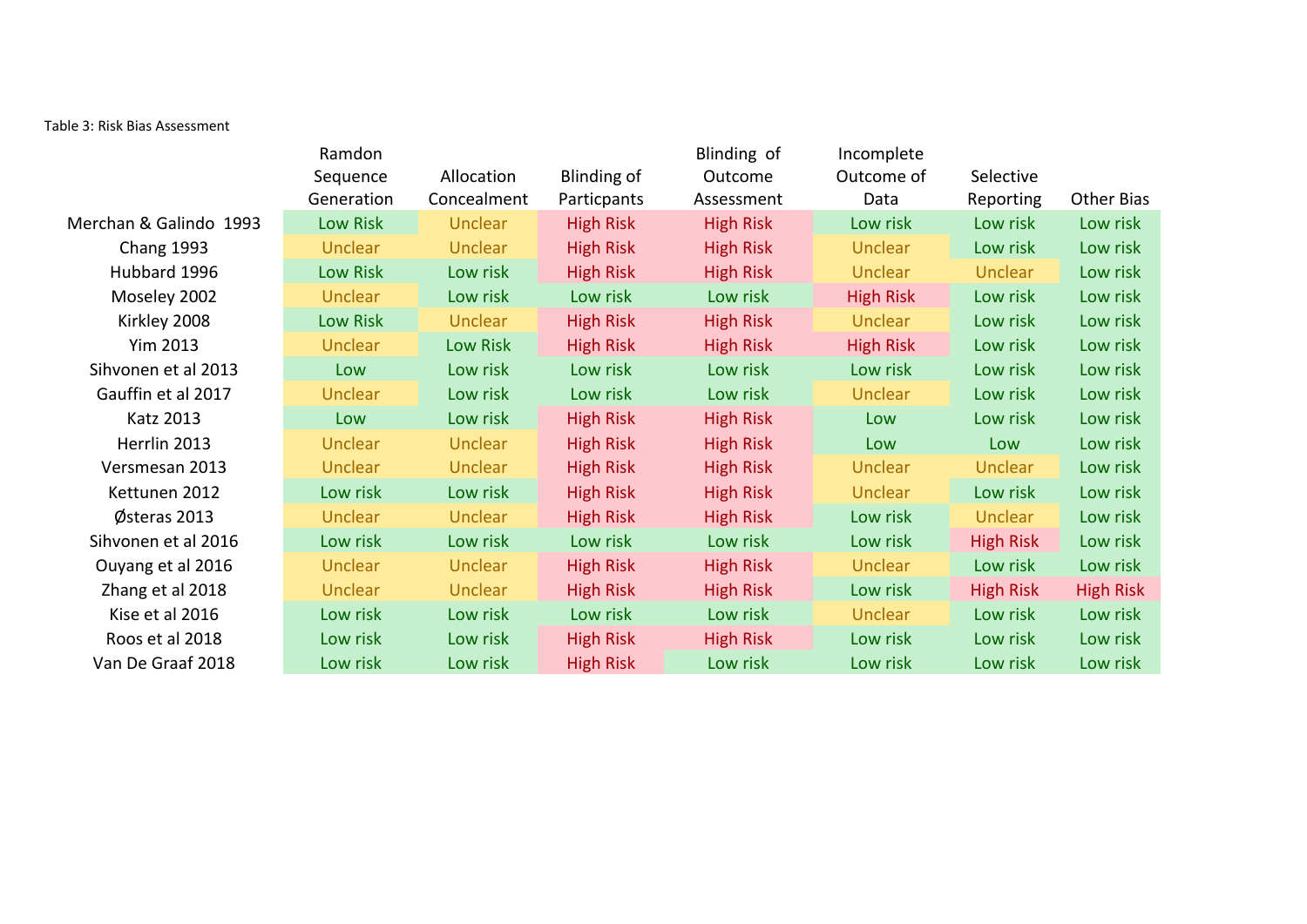Table 4: Exclusions of Medical Medial Meniscus Tear Randomised Controlled Trials

|                     | Locking          |            |            |            | Major      | Other<br><b>Non</b> |
|---------------------|------------------|------------|------------|------------|------------|---------------------|
|                     |                  | Hx of      | Meniscal   | Loose      | Chonral    | Meniscal            |
|                     | or               |            |            |            |            |                     |
|                     | locked           | trauma     | Repair     | bodies     | Flap       | Pathology           |
| Yim 2013            | <b>NS</b>        | <b>Yes</b> | <b>Yes</b> | <b>NS</b>  | NS         | <b>Yes</b>          |
| Sihvonen et al 2013 | Yes.             | Yes.       | <b>Yes</b> | <b>NS</b>  | <b>Yes</b> | <b>Yes</b>          |
| Katz 2013           | <b>Yes</b>       | <b>NS</b>  | <b>NS</b>  | <b>NS</b>  | NS         | <b>Yes</b>          |
| Herrlin 2013        | Yes              | <b>Yes</b> | <b>NS</b>  | <b>Yes</b> | <b>NS</b>  | <b>Yes</b>          |
| Versmesan 2013      | <b>NS</b>        | <b>NS</b>  | <b>NS</b>  | <b>NS</b>  | <b>NS</b>  | <b>Yes</b>          |
| Østeras 2013        | <b>Yes</b>       | <b>Yes</b> | <b>NS</b>  | <b>NS</b>  | <b>NS</b>  | <b>Yes</b>          |
| Sihvonen et al 2016 | <b>Yes</b>       | <b>Yes</b> | <b>Yes</b> | <b>NS</b>  | <b>Yes</b> | <b>Yes</b>          |
| Gauffin et al 2017  | <b>Yes</b>       | <b>NS</b>  | <b>NS</b>  | <b>NS</b>  | NS         | <b>Yes</b>          |
| Kise et al 2016     | Yes <sub>i</sub> | <b>Yes</b> | <b>NS</b>  | <b>NS</b>  | <b>NS</b>  | <b>Yes</b>          |
| Roos et al 2018     | <b>Yes</b>       | <b>Yes</b> | <b>NS</b>  | <b>NS</b>  | <b>NS</b>  | <b>Yes</b>          |
| Van de Graaf 2018   | <b>Yes</b>       | <b>No</b>  | <b>NS</b>  | <b>NS</b>  | <b>NS</b>  | Yes                 |